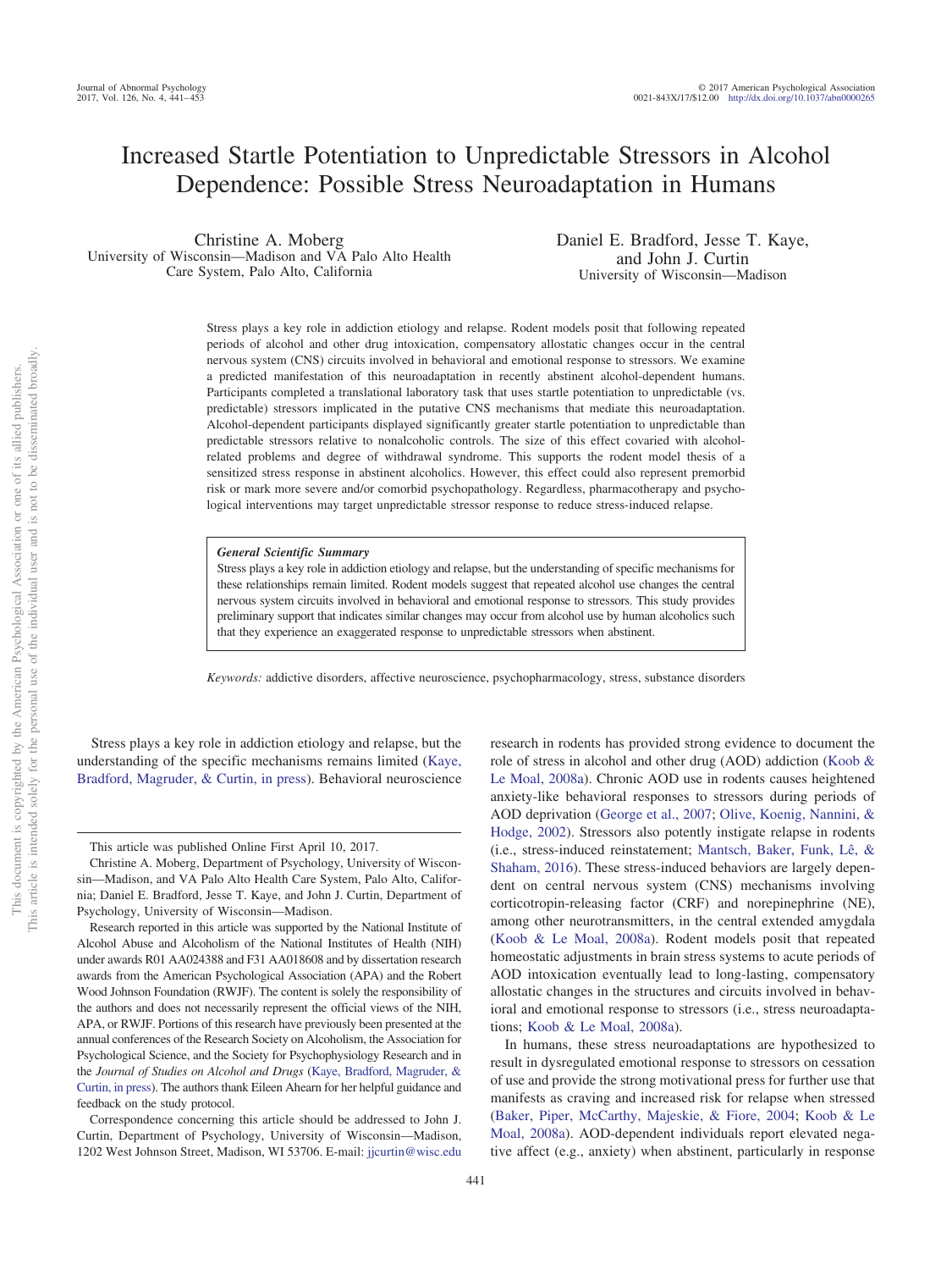to stressors [\(H. C. Fox, Bergquist, Hong, & Sinha, 2007;](#page-10-3) [McKee](#page-11-2) [et al., 2011\)](#page-11-2) and at increasing levels before AOD lapses during quit attempts [\(Berkman, Dickenson, Falk, & Lieberman, 2011;](#page-9-1) [Ken](#page-10-4)[ford et al., 2002\)](#page-10-4). Furthermore, laboratory stressor-induced craving has been shown to predict shorter time to relapse among AOD patients [\(Higley et al., 2011;](#page-10-5) [Sinha, Garcia, Paliwal, Kreek, &](#page-11-3) [Rounsaville, 2006\)](#page-11-3). The majority of biological studies of the stress response in human AOD samples have focused on measures of hypothalamic-pituitary-adrenocortical-axis peripheral nervous system functioning (e.g., salivary cortisol; [al'Absi, 2006;](#page-9-2) [Sinha,](#page-11-4) [2008\)](#page-11-4). However, rodent models clearly implicate neuroadaptations in extrahypothalamic CRF/NE circuits as a critical mechanism for sensitized stressor-induced behaviors in addiction. Human addiction research has not sufficiently focused on these CNS mechanisms to date. Moreover, cross-species "bench-to-bedside" research is common but often done with methods that are so divergent across species that much gets lost in translation.

Startle potentiation provides a noninvasive, psychophysiological index of heightened defensive response to stressors. It has been employed with rodents, nonhuman primates, and humans using highly parallel methods and measures, positioning it as an attractive, truly translational measure [\(Davis, Walker, Miles, & Grillon,](#page-10-6) [2010;](#page-10-6) [Grillon & Baas, 2003\)](#page-10-7). Rodent models of startle potentiation measured specifically during *unpredictable* stressors have confirmed involvement of NE and CRF sensitive pathways through the lateral divisions of the central amygdala and bed nucleus of the stria terminalis (BNST; [Davis et al., 2010\)](#page-10-6). These are the same CNS circuits that show sensitized stress neuroadaptations following chronic AOD use and mediate stress-induced relapse in rodents. In this study, we focus on the contrast of startle potentiation during unpredictable versus predictable stressors to test predictions from rodent models about CNS stress neuroadaptations in human alcoholics. This explicit focus on the unpredictable (vs. predictable) startle potentiation contrast uses the predictable condition to control for overall differences in defensive reactivity across stressors to allow more precise targeting of mechanisms selectively recruited by unpredictable stressors [\(Davis et al., 2010\)](#page-10-6). Such control is particularly important to evaluate group differences when groups are not randomly assigned (e.g., alcoholics vs. healthy controls). Startle potentiation during unpredictable (vs. predictable) stressors has proven sensitive to the stress response– dampening effects of alcohol in previous related research (e.g., [Bradford, Shapiro, & Curtin, 2013;](#page-9-3) [Moberg & Curtin, 2009\)](#page-11-5).

We predicted that alcoholics in early protracted abstinence would display sensitized response to unpredictable stressors, manifest as selectively elevated startle potentiation to unpredictable (vs. predictable) stressors. This prediction in humans rests on the substantial evidence base from rodent models reviewed here and elsewhere [\(Kaye et al., in press;](#page-10-0) [Koob & Le Moal, 2008a\)](#page-10-1). Our observations that a single acute administration of alcohol selectively reduces human startle potentiation to unpredictable (vs. predictable) stressors provides evidence that alcohol may impact these stress mechanisms and provide a press for compensatory neuroadaptation among alcoholics following chronic heavy use [\(Bradford et al., 2013;](#page-9-3) [Hefner & Curtin, 2012;](#page-10-8) [Hefner, Moberg,](#page-10-9) [Hachiya, & Curtin, 2013;](#page-10-9) [Moberg & Curtin, 2009\)](#page-11-5). Furthermore, we have previously demonstrated that 24-hr nicotine-deprived smokers display increased response to unpredictable stressors [\(Hogle, Kaye, & Curtin, 2010\)](#page-10-10).

We also examined four focal individual differences to guide future research into the potential causes, correlates, and consequences of the predicted sensitized response to unpredictable stressors in alcoholics. Specifically, we tested for covariation across alcoholics in the size of their unpredictable (vs. predictable) startle potentiation and (a) *alcohol-related problems,* to document the clinical consequences; (b) *presence of a withdrawal syndrome,* to establish a clinical symptom correlate of this effect; (c) *duration of abstinence,* to evaluate the stability of this effect across alcoholics at different points in their recovery, and (d) *quantity of alcohol use,* to begin to examine potential causes of the effect.

#### **Method**

Following recommendations about research transparency [\(Sim](#page-11-6)[mons, Nelson, & Simonsohn, 2012\)](#page-11-6), we have reported how we determined our sample size, all data exclusions, all manipulations, and all measures in the study. Following emerging open science guidelines [\(Schönbrodt, Maier, Heene, & Zehetleitner, 2015\)](#page-11-7), we have made the data, analysis scripts, questionnaires, and other study materials associated with this report publicly available via Open Science Framework. These materials can be accessed at [https://osf.io/ykmuh.](https://osf.io/ykmuh) In addition, recent high-profile articles have highlighted concerns about the robustness and replicability of scientific research [\(Ioannidis, 2005;](#page-10-11) [Open Science Collaboration,](#page-11-8) [2015;](#page-11-8) [Simmons, Nelson, & Simonsohn, 2011\)](#page-11-9). In particular, excessive researcher degrees of freedom have been targeted as one important contributor to these problems. To reduce concern about researcher degrees of freedom impacts on our primary results, we report robustness analyses. This allows for increased confidence that conclusions about our primary results are not dependent on selection of one specific analytic strategy.

#### **Participants**

We recruited 115 participants (58 alcoholics and 57 nonalcoholic controls) via flyers, online advertisements, and word of mouth. We required those in the *alcoholic* group to meet criteria for alcohol dependence according to the *Diagnostic and Statistical Manual of Mental Disorders* (4th ed., text rev.; *DSM–IV– TR;* [American Psychiatric Association, 2000\)](#page-9-4). Alcoholics also had to self-report abstinence from alcohol for a minimum of 1 week but no more than 2 months at the time of their experimental session. We required participants in the nonalcoholic control group to report no lifetime history of alcohol dependence or current alcohol abuse. We excluded participants from both groups if they reported lifetime history of illicit substance dependence, lifetime history of any severe and persistent mental illness (e.g., bipolar disorder, schizophrenia, or other psychotic disorders), current use of any medication known to affect the startle response, or any medical condition that contraindicated their safe participation. We compensated participants with \$25 per hour.

We determined the sample size for this experiment to provide adequate power to test the critical contrast between alcoholic versus control participants for unpredictable versus predictable startle potentiation. Specifically, we selected a target sample size of 128 participants (64 per group) to provide 80% power to detect a moderate effect size  $(d = .5)$  increase in unpredictable (vs.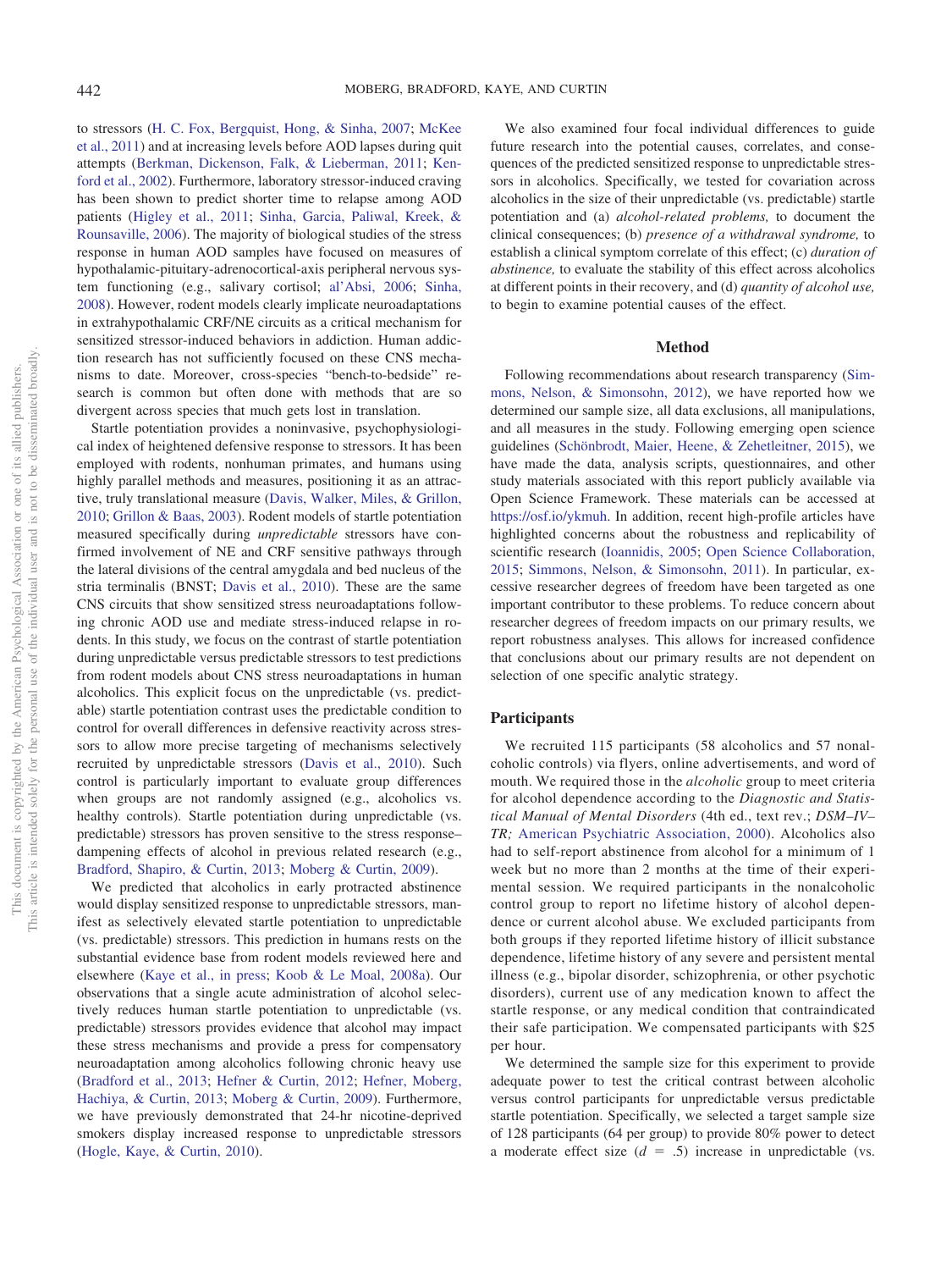predictable) startle potentiation among alcoholics relative to controls using a two-tailed alpha of .05 [\(Cohen, 1992\)](#page-9-5). We terminated data collection early when we reached a sample size of 115 participants as a result of a slower recruitment rate than anticipated and a deadline for project completion for the lead author's dissertation requirement.

## **Procedure**

All procedures were approved by the Social and Behavioral Sciences Institutional Review Board at the University of Wisconsin— Madison. We determined preliminary eligibility during a phone screening. At a subsequent in-person screening session, participants provided informed consent after receiving information about study procedures and protections provided by the National Institutes of Health's Certificate of Confidentiality. A clinician conducted a Timeline Follow-Back [\(Sobell & Sobell, 1992\)](#page-11-10) to assess alcohol use (last 28 days for control participants; last 28 days prior to their most recent cessation of use for alcoholics). Finally, the clinician conducted the Structured Clinical Interview for DSM Disorders— Research Version (SCID–RV; [First, Spitzer, Gibbon, & Williams,](#page-10-12) [2002\)](#page-10-12) to assess for *DSM–IV–TR* alcohol use disorders and other psychiatric conditions relevant to inclusion– exclusion criteria. Eligible participants were scheduled to return for an experimental session.

At the experimental session, participants' blood alcohol concentration (BAC) was assessed via breath test to confirm a BAC of .00% as required for participation. Alcoholics also reported their baseline alcohol craving [\(Love, James, & Willner, 1998\)](#page-11-11), which was used to determine a safe level of craving for end-of-session release.

We next assessed participants' startle reactivity during a series of 12 cues (i.e., colored squares) presented on a computer monitor. Each cue was presented for 5 s with a variable intertrial interval  $(III; range = 15-20 s)$ . Eight startle-eliciting acoustic probes were presented during the cues. An additional two probes were presented during the ITIs to reduce probe predictability, and three probes were presented at the start of this procedure to habituate the nonlinear portion of the startle response. Startle reactivity was calculated as the mean startle magnitude to the eight probes presented during the cues (see the Startle response section for additional detail). Startle reactivity was included in all analyses of startle potentiation to increase power to test predicted effects as recommended by [Bradford, Kaye, and Curtin \(2014;](#page-9-6) see also [Bradford, Starr, Shackman, & Curtin, 2015;](#page-9-7) [Kaye, Bradford, &](#page-10-13) [Curtin, 2016\)](#page-10-13).

Following this, participants reported their subjective response to a series of increasing intensity 200-ms-duration electric shocks administered to their fingers [\(Hogle et al., 2010\)](#page-10-10). Shock intensity during the main task was set to each participant's subjective maximum tolerance threshold to minimize individual differences in sensitivity. Participants next completed the main task (see the Unpredictable–Predictable Stressor Task section). Participants then completed a self-report battery of individual difference measures. Once finished, participants were debriefed, paid, and released. Alcoholics were released only after their alcohol craving had returned to baseline.

## **Unpredictable–Predictable Stressor Task**

Participants completed eight blocks of trials in the unpredictable– predictable stressor task [\(Hefner et al., 2013\)](#page-10-9). In each block, participants viewed a series of cues (i.e., colored squares) presented in one of four block types: *predictable shock* blocks, *predictable no-shock* blocks, *unpredictable shock* blocks, and *unpredictable no-shock* blocks. Participants were instructed about the specific cue–shock contingencies in each block prior to task start. Participants completed two blocks of each block type in one of eight betweensubjects counterbalanced task block orders. A message indicating block type was presented on the monitor at the onset of each block. The color of the cues varied across the four block types to further highlight the block type. The entire procedure required approximately 30 min to complete.

In the *predictable shock* blocks, participants were instructed that the duration of all cues was 5 s, separated by an intertrial interval  $(III; range = 10-20 s)$ . They were instructed that each cue would coterminate with an electric shock (.25 s prior to cue offset) and that no shocks would be administered at any other time. Therefore, shock administration was temporally predictable and imminent following cue onset (4.75 s after each cue) in these blocks. A total of 10 predictable shock cues were presented.

In *unpredictable shock* blocks, participants were instructed that the duration of cues would vary from 5 s to 3 min, separated by an ITI (range  $= 10-20$  s). In fact, four discrete cue durations were used (5, 20, 50, and 80 s). They were instructed that each cue would coterminate with an electric shock (.25 s prior to cue offset). Therefore, given that the duration of these cues was unknown, shock administration was temporally unpredictable following cue onset in these blocks. A total of 12 unpredictable cues (three times per duration) were presented.<sup>1</sup>

We also included two *predictable* and two *unpredictable noshock* blocks. All parameters (e.g., number of cues, cue duration) were identical to those of their matched shock blocks. However, participants were instructed that no shocks would be administered at any time during these no-shock blocks. These blocks were included as a nonaversive control condition from which to calculate startle potentiation in shock blocks.

### **Measures**

**Startle response.** We measured electromyographic (EMG) startle response to acoustic probes (50 ms of 102 dB white noise with near instantaneous rise time) administered 4.5 s after cue onset during both predictable and unpredictable cues and at later times 19.5, 49.5, and 79.5 s during unpredictable cues. A total of 24 probes (six times each) were presented at 4.5 s post cue onset during a subset of predictable and unpredictable shock and no-

<sup>&</sup>lt;sup>1</sup> The differing number of cues across predictable and unpredictable conditions followed from design decisions. Specifically, we wanted to match the number of startle probes in the two primary conditions (six probes during predictable shock cues and six probes at 4.5 s into unpredictable shock cues). However, we also included an additional six probes at later time points in the unpredictable shock cues (two probes each at 19.5, 49.5, and 79.5 s) to allow us to test whether group differences in startle potentiation persisted during unpredictable shock cues. As such, two more unpredictable cues (12 total) were needed to allow for these additional startle probes during unpredictable cues to assess responding at later time points.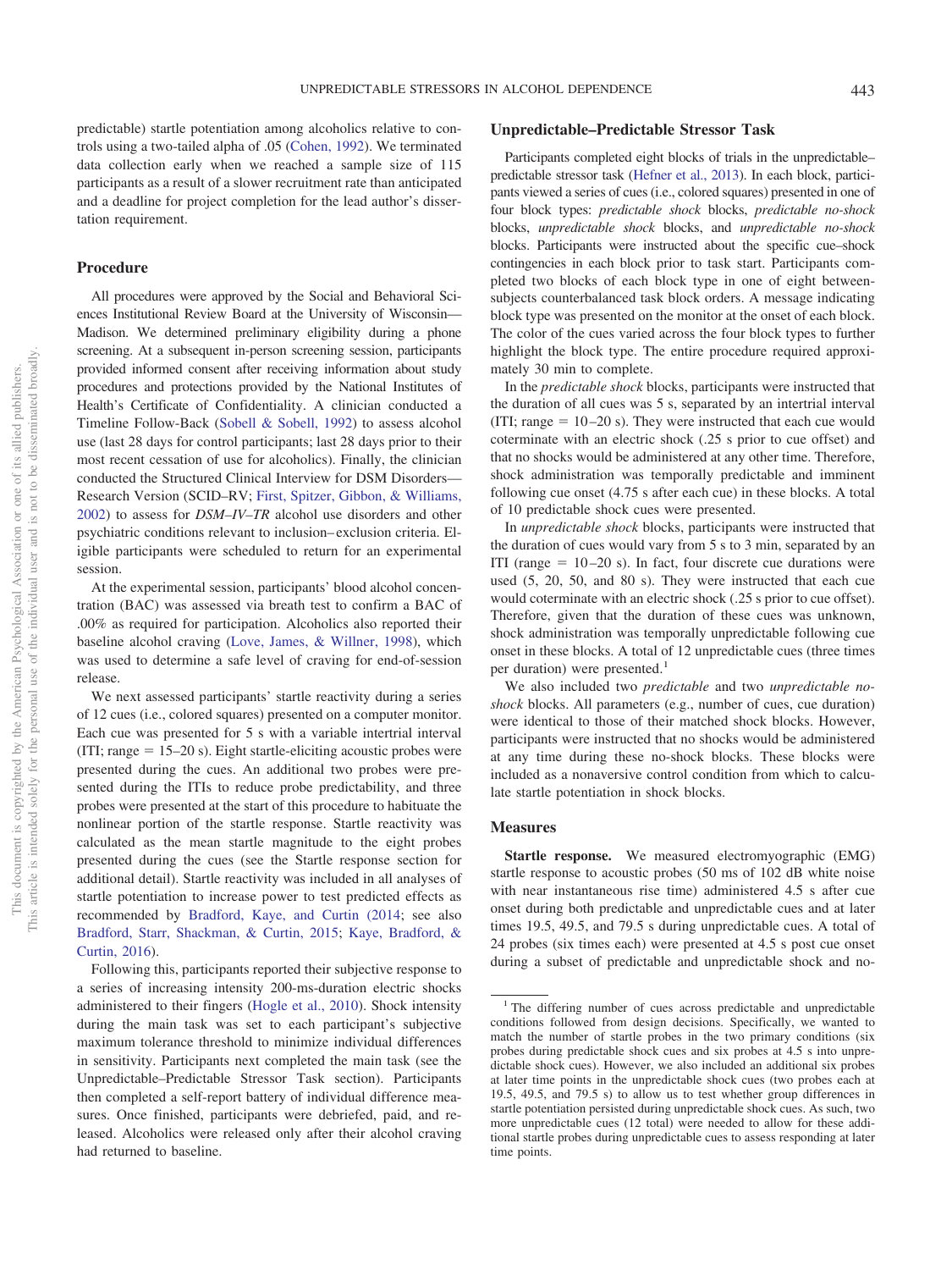shock cues in the main task. Twelve probes (two times each) were presented at 19.5, 49.5, and 79.5 s post cue onset during a subset of the longer unpredictable shock and no-shock cues. An additional 24 probes were presented during ITIs across all blocks to decrease probe predictability. Three probes were also presented at the start of this procedure to habituate the nonlinear portion of the startle response. Habituation and ITI probes were not included in any analyses. Serial position of the probes was counterbalanced within-subject.

We recorded EMG response to the acoustic startle probes from two 4-mm Ag-AgCl sensors placed according to published guidelines beneath the right eye over the orbicularis oculi muscle [\(Blumenthal et al., 2005;](#page-9-8) [van Boxtel, Boelhouwer, &](#page-11-12) [Bos, 1998\)](#page-11-12). We sampled EMG activity at 2500 Hz with an online bandpass filter (1–500 Hz) using NeuroScan SynAmps bioamplifiers and [Scan \(Version 4.3\).](#page-11-13) We performed offline processing in Matlab using EEGLab [\(Delorme & Makeig, 2004\)](#page-10-14) and PhysBox plugins [\(Curtin, 2011\)](#page-10-15). This processing included epoching  $(-50$  to 250 ms surrounding probe), high pass filtering (28 Hz, 4th-order Butterworth, zero phase shift), smoothing (signal rectification followed by 30 Hz, 2nd-order Butterworth low-pass filter, zero phase shift), and baseline correction. Startle magnitude was scored as the peak response between 20 and 100 ms post probe onset. We rejected trials containing artifact consistent with standard practices from our laboratory [\(Kaye et](#page-10-13) [al., 2016\)](#page-10-13). This included trials with deflections greater than  $\pm 20 \mu V$  in the 50-ms preprobe baseline (i.e., unstable baseline) and trials with mean activity  $\leq -10 \mu V$  between 150 and 250 ms post probe onset (i.e., baseline overcorrection due to preepoch artifact). Startle potentiation was calculated as the increase in startle magnitude during shock cues relative to noshock cues in matched blocks. We tested our primary prediction using startle potentiation at 4.5 s to allow for a matched comparison across unpredictable and predictable cues. We evaluated startle potentiation at the later probe times during unpredictable cues to examine the stability of the primary effect.<sup>2</sup>

**Self-report measures.** All participants completed a selfreport battery including demographic information, Beck Anxiety Inventory (BAI; [Beck & Steer, 1990\)](#page-9-9), Beck Depression Inventory (BDI; [Beck & Steer, 1987\)](#page-9-10), Trait Fear-55 scale [\(Vizueta, Patrick,](#page-12-0) [Jiang, Thomas, & He, 2012\)](#page-12-0), and Rutgers Alcohol Problems Index [\(White & Labouvie, 1989\)](#page-12-1). We used the SCID–RV to determine alcohol-dependence diagnoses, presence of a withdrawal syndrome (absent, subthreshold, or present), and duration of abstinence. We assessed quantity of alcohol use (drinks per 28 days) with the Timeline Follow-Back.<sup>3</sup>

#### **Results**

We accomplished data analysis and figure preparation with R [\(R](#page-11-14)) [Development Core Team, 2015\)](#page-11-14) within RStudio [\(RStudio, 2016\)](#page-11-15) using the *lmSupport* [\(Curtin, 2015\)](#page-10-16) package.

## **Sample Characteristics by Group**

We report and test group differences for sample characteristics in [Table 1.](#page-4-0) The groups were comparable on age, sex, race, ethnicity, and startle reactivity. As expected, significant group differences were observed for quantity of alcohol use and alcoholrelated problems. In addition, the two groups were significantly different on trait fear, anxiety, and depression.

## **Startle Potentiation During Unpredictable Versus Predictable Stressors**

We analyzed startle potentiation at 4.5 s post cue onset in a general linear model (GLM) with a between-subjects regressor for group (alcoholic vs. control) and repeated measures for stressor type (unpredictable vs. predictable). These GLMs included task block order and startle reactivity following published recommendations and our standard laboratory practices [\(Bradford et al.,](#page-9-6) [2014\)](#page-9-6). We also included measures of anxiety and depression (i.e., BAI, BDI) as covariates to increase power, given their empirically

<sup>2</sup> We calculated Spearman-Brown– corrected split half (odd vs. even trials) internal consistency for startle magnitude in all conditions at 4.5 s post cue onset (unpredictable no-shock  $r_{sb} = .96$ , predictable no-shock  $r_{sb}$  = .93, unpredictable shock  $r_{sb}$  = .95, predictable shock  $r_{sb}$  = .96) and later times in unpredictable cues (unpredictable no-shock  $r_{sb} = .95$ , unpredictable shock  $r_{sb} = .94$ ). We calculated Spearman-Brown–corrected split half internal consistency for startle potentiation at 4.5 s post cue (unpredictable  $r_{sb} = .64$ , predictable  $r_{sb} = .37$ ) and at later times during unpredictable cues  $(r_{sb} = .52)$ .

All participants also completed the Short Michigan Alcohol Screening Test [\(Selzer, Vinokur, & van Rooijen, 1975\)](#page-11-16), Fagerström Test for Nicotine Dependence [\(Heatherton, Kozlowski, Frecker, & Fagerström, 1991\)](#page-10-17), Externalizing Spectrum Inventory–100 [\(Venables & Patrick, 2012\)](#page-12-2), Childhood Trauma Questionnaire—Short Form [\(Bernstein et al., 2003\)](#page-9-11) and a report of the typical quantity and frequency of their alcohol use. Alcoholic participants also completed the Alcohol Dependence Scale [\(Skinner &](#page-11-17) [Horn, 1984\)](#page-11-17) and a version of the clinician-administered Clinical Institute Withdrawal Assessment for Alcohol—Revised [\(Sullivan, Sykora, Sch](#page-11-18)[neiderman, Naranjo, & Sellers, 1989\)](#page-11-18) that was modified for self-report. These measures were collected as part of a standard battery of questionnaires used in our laboratory for aims not directly relevant to the stress neuroadaptation thesis tested in this study. Finally, we recorded several peripheral physiology measures for future exploratory analyses not relevant to the current study. These measures are corrugator supercilii EMG, heart rate, and skin conductance.

Participants also completed the Short form of the Positive and Negative Affect Schedule (Short PANAS; [Mackinnon et al., 1999\)](#page-11-19) during the experimental session to measure current mood, independent of the primary unpredictable stressor task. Participants completed the PANAS–X at four times during the experimental session: (a) prior to the initial startle reactivity assessment, (b) after the shock sensitivity assessment, (c) midpoint of the unpredictable stressor task, and (d) after the unpredictable stressor task. We analyzed the PANAS–X Negative Affect subscale in a GLM with a between-subjects regressor for group (alcoholic vs. control) and repeated measures for time (baseline vs. postshock sensitivity vs. midtask vs. posttask). There was a significant effect of time,  $F(3, 318) = 4.33$ ,  $p =$ .005, consistent with expected general increases in self-reported state negative affect after receiving electric shock. However, there was no significant main effect of group,  $t(106) = .77$ ,  $p = .441$ , or Group  $\times$  Time interaction,  $F(3, 318) = .79$ ,  $p = .499$ . We did not expect to observe group differences on this measure for two reasons. First, the PANAS–X assesses current mood rather than phasic reactivity to the stressors included in the stressor task. Rodent affective neuroscience indicates that stress neuroadaptations in the CRF and NE mechanisms that are putatively indexed by startle potentiation to unpredictable stressors support "dynamic, active response to an acute stressor" rather than tonic, persistent negative mood states [\(Koob & Zorrilla, 2012,](#page-11-20) p. 309; also see [Heilig, Goldman, Berrettini,](#page-10-18) [& O'Brien, 2011\)](#page-10-18). Second, the PANAS–X was not used to assess reactivity selectively to unpredictable stressors but rather overall mood state at various points during the experimental session.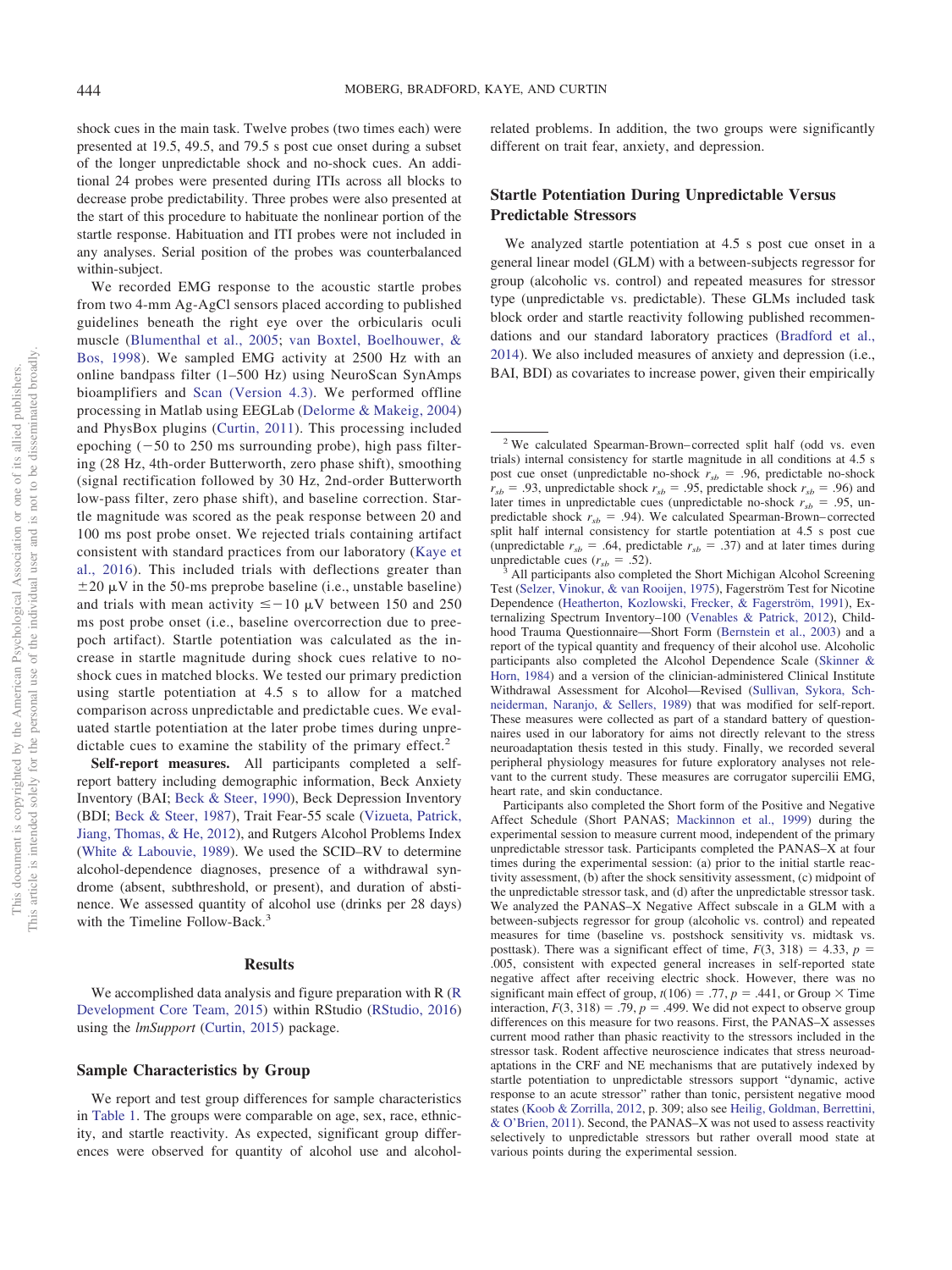|                                                       | Control      |      | Alcoholic     |          |                  |  |
|-------------------------------------------------------|--------------|------|---------------|----------|------------------|--|
| Variable                                              | M(SD)        | $\%$ | M(SD)         | $\%$     | $\boldsymbol{p}$ |  |
| Demographics                                          |              |      |               |          |                  |  |
| Age (in years)                                        | 43.5(9.0)    |      | 43.7(11.6)    |          | .883             |  |
| Sex (male)                                            |              | 71.9 |               | 70.7     | 1.000            |  |
| Race                                                  |              |      |               |          | .386             |  |
| African American                                      |              | 5.3  |               | 15.5     |                  |  |
| Native American                                       |              | 1.8  |               | 1.7      |                  |  |
| Asian                                                 |              | 1.8  |               | $\Omega$ |                  |  |
| Caucasian                                             |              | 89.5 |               | 81.0     |                  |  |
| Other                                                 |              | 1.8  |               | 1.7      |                  |  |
| Hispanic                                              |              | 3.5  |               | 5.2      | 1.000            |  |
| Affective individual differences                      |              |      |               |          |                  |  |
| Trait fear                                            | 48.7(20.7)   |      | 61.1(25.5)    |          | $.005***$        |  |
| <b>Beck Anxiety Inventory</b>                         | 3.6(5.7)     |      | 9.2(8.2)      |          | $\leq 0.01***$   |  |
| <b>Beck Depression Inventory</b>                      | 4.6(7.5)     |      | 10.1(6.9)     |          | $< .001$ ***     |  |
| Startle reactivity                                    | 111.1 (84.1) |      | 128.4 (92.8)  |          | .297             |  |
| Alcohol use and problems                              |              |      |               |          |                  |  |
| Quantity of alcohol use (drinks/28 days) <sup>a</sup> | 11.9(14.5)   |      | 204.3 (134.5) |          | $< .001***$      |  |
| Alcohol-related problems <sup>b</sup>                 | 2.2(4.3)     |      | 53.5 (18.2)   |          | $< .001$ ***     |  |
| Duration of abstinence (days)                         |              |      | 32.4 (14.4)   |          |                  |  |
| Withdrawal syndrome                                   |              |      |               |          |                  |  |
| Absent                                                |              |      |               | 15.5     |                  |  |
| Subthreshold                                          |              |      |               | 19.0     |                  |  |
| Present                                               |              |      |               | 65.5     |                  |  |

<span id="page-4-0"></span>Table 1 *Descriptive Statistics for Demographic, Affective, and Drinking Related Individual Difference Measures by Group*

*Note*. Internal consistency of all self-report questionnaires of affective individual differences and alcoholrelated problems was excellent, including trait fear (Cronbach's  $\alpha = .94$ ), Beck Anxiety Inventory ( $\alpha = .94$ ), Beck Depression Inventory ( $\alpha = .92$ ), and Rutgers Alcohol Problem Index ( $\alpha = .98$ ). *N* = <sup>a</sup> Determined by Timeline Follow-Back [\(Sobell & Sobell, 1992\)](#page-11-10) for the most recent 28 days for controls and the last 28 days preceding cessation for alcoholics. <sup>b</sup> Assessed with the Rutgers Alcohol Problems Index [\(White](#page-12-1) [& Labouvie, 1989\)](#page-12-1).

 $p < .01.$  \*\*\*  $p < .001.$ 

verified relationship with startle potentiation in our task.<sup>4</sup> We excluded one GLM model outlier (i.e., studentized residual with Bonferroni corrected  $p < .05$ ; [J. Fox, 1991\)](#page-10-19) from all analyses involving startle potentiation as the dependent measure. We include partial eta-square  $(\eta_p^2)$  and raw GLM parameter estimates (*b*) to document effect size. We present descriptives for startle magnitude and startle potentiation for all conditions in [Table 2.](#page-5-0)

We first confirmed, as manipulation checks, significant overall startle potentiation ( $\eta_p^2 = .61$ ,  $b = 29.9$ , 95% confidence interval [CI: 24.5, 35.2]),  $t(80) = 11.11$ ,  $p < .001$ , indicating that the shock stressors elicited robust defensive reactivity. Startle potentiation was also significant separately for unpredictable stressors ( $\eta_p^2$  = .55,  $b = 31.5, 95\%$  CI [25.1, 37.9]),  $t(80) = 9.80, p < .001$ , and predictable stressors ( $\eta_p^2 = .50$ ,  $b = 28.2$ , 95% CI [21.9, 34.5]),  $t(80) = 8.89, p < .001$ . There was not a significant overall effect of stressor type on startle potentiation ( $\eta_p^2 = .01$ ,  $b = 3.3$ , 95% CI  $[-3.6, 10.2]$ ,  $t(80) = .96$ ,  $p = .341$ .

As predicted, the interaction between group and stressor type was significant for startle potentiation ( $\eta_p^2 = .06$ ,  $b = 17.3$ , 95% CI [2.5, 32.1]),  $t(80) = 2.32$ ,  $p = .023$  (see [Figure 1\)](#page-5-1). This interaction indicates that the size of startle potentiation during unpredictable (vs. predictable) stressors was greater in the alcoholics relative to controls. Within-subject tests of stressor type simple effects indicated that alcoholics displayed significantly greater startle potentiation during

unpredictable than predictable stressors ( $\eta_p^2 = .06$ ,  $b = 11.9$ , 95% CI  $[1.8, 22.1]$ ,  $t(80) = 2.35$ ,  $p = .021$ . In contrast, controls displayed comparable startle potentiation across both stressor types ( $\eta_p^2 = .01$ ,  $b = -5.3$ , 95% CI [-15.4, 4.8]),  $t(80) = 1.05$ ,  $p = .297$ <sup>5</sup>

<sup>4</sup> Covariates are an important tool to increase power to test focal group effects in clinical and other research. We evaluated all individual difference measures from the demographics and affect sections of [Table 1](#page-4-0) as potential covariates. We did not consider individual difference variables related to alcohol use–problems as covariates, because these variables are fundamentally related to the focal group variable and therefore their variance should not be removed from primary analyses [\(Miller & Chapman, 2001\)](#page-11-21). Covariates were selected if we confirmed that the specific covariate significantly predicted either overall startle potentiation or the selective increase in startle potentiation to unpredictable (vs. predictable) cues in GLMs that included only the task order and startle reactivity factors. critically, group was not included in these covariate selection analyses to avoid biasing

selection of covariates by their relationship with group.<br><sup>5</sup> Tests of between-groups simple effects are often not appropriate to decompose an interaction, particularly when preexisting differences in nonmanipulated grouping variables may confound these simple effects [\(Rosnow & Rosenthal, 1995\)](#page-11-22). Nonetheless, we still report these simple group effects here for the interested reader. Specifically, the simple effect tests of group on startle potentiation were not significant during either unpredictable stressors ( $\eta_p^2 < .01$ ,  $b = 6.0$ , 95% CI [-7.8, 19.8]),  $t(80) =$ .86,  $p = .390$ , or predictable stressors ( $\eta_p^2 = .03$ ,  $b = -11.3$ , 95% CI [24.9,  $(2.3)$ ,  $t(80) = 1.65$ ,  $p = .103$ .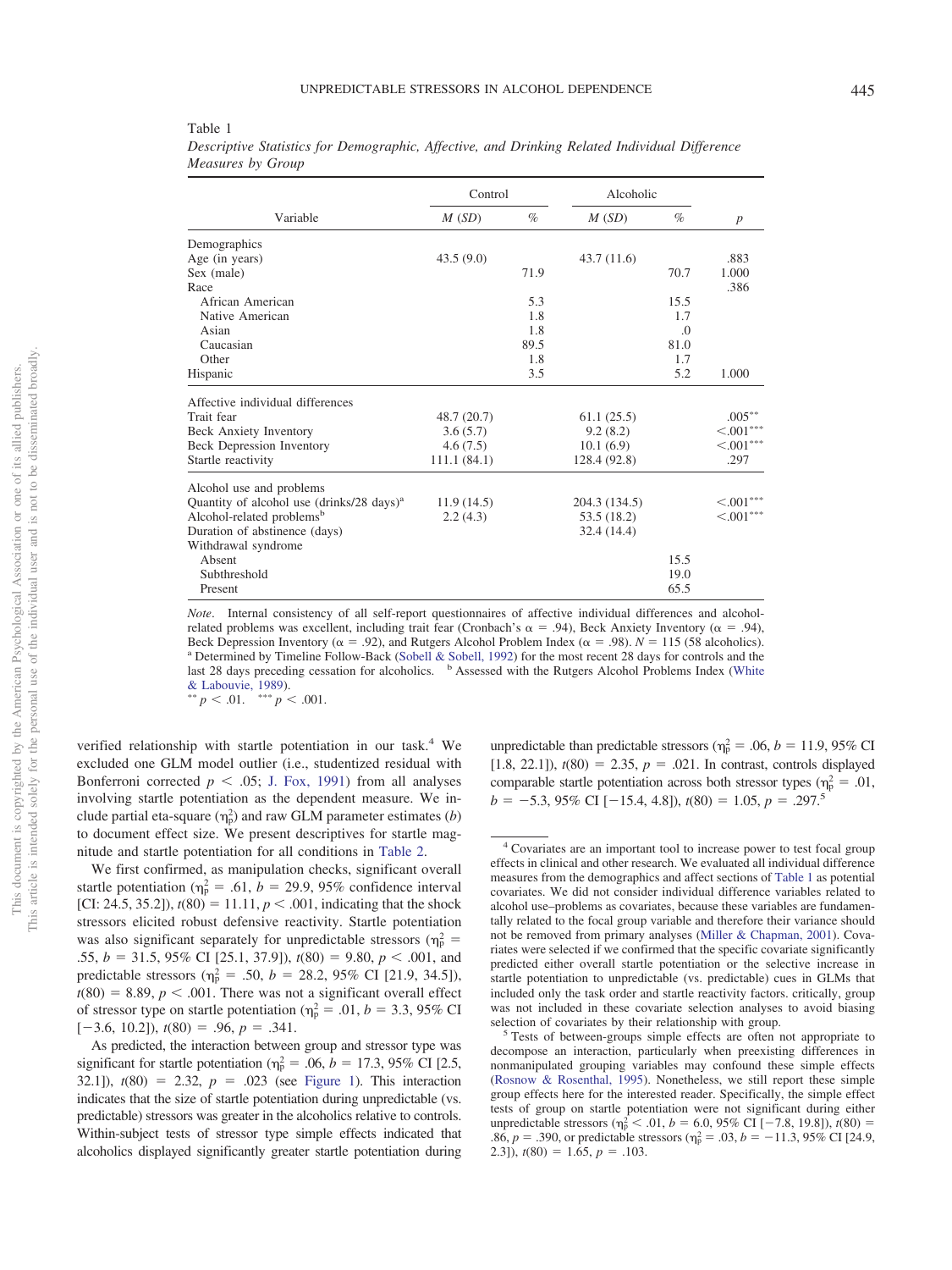<span id="page-5-0"></span>Table 2

| Descriptive Statistics for Startle Magnitude and Potentiation by Stressor Type, Startle Probe Time, and Group |                    |       |                      |          |       |                     |          |       |              |  |  |  |
|---------------------------------------------------------------------------------------------------------------|--------------------|-------|----------------------|----------|-------|---------------------|----------|-------|--------------|--|--|--|
|                                                                                                               | Predictable: Early |       | Unpredictable: Early |          |       | Unpredictable: Late |          |       |              |  |  |  |
| Group                                                                                                         | No-shock           | Shock | Potentiation         | No-shock | Shock | Potentiation        | No-shock | Shock | Potentiation |  |  |  |

*Descriptive Statistics for Startle Magnitude and Potentiation by Stressor Type, Startle Probe Time, and Group*

*Note*. Data represent point estimates (and standard errors) for startle magnitude during no-shock and shock cues and startle potentiation (i.e., the difference in startle magnitude between shock and no-shock cues) for early predictable, early unpredictable, and late unpredictable conditions from the general linear model (GLM). This GLM adjusted for all covariates, including task order, startle reactivity, Beck Anxiety Inventory, and Beck Depression Inventory (quantitative variables are mean-centered).

Alcoholic 87.9 (4.1) 110.4 (5.8) 22.6 (4.7) 82.5 (3.5) 117.0 (5.6) 34.5 (4.7) 80.3 (3.9) 121.9 (5.2) 41.5 (5.1) Control 82.5 (4.1) 116.4 (5.8) 33.9 (4.7) 84.8 (3.4) 113.3 (5.6) 28.5 (4.7) 78.9 (3.9) 121.4 (5.2) 42.5 (5.1)

We conducted and report robustness analyses to evaluate the predicted Group  $\times$  Stressor Type interaction in several plausible alternative analyses that could have been conducted to test this effect. This allows for increased confidence that conclusions about this interaction are not dependent on selection of any one specific analytic strategy. First, we believe we reported the strongest test of our primary hypothesis by using only the 4.5-s startle probe time for unpredictable cues because this probe time matches the only probe time used for the predictable cues. Nonetheless, the Group  $\times$  Stressor Type interaction remained significant and of



<span id="page-5-1"></span>*Figure 1.* Startle potentiation by group and stressor type. Bars display startle potentiation to predictable (white) and unpredictable (gray) shock within each group (alcoholic vs. control). Confidence bars represent  $\pm 1$ standard error for point estimates of startle potentiation from the general linear model (GLM). This GLM adjusted for all covariates including task block order, startle reactivity, Beck Anxiety Inventory, and Beck Depression Inventory (quantitative variables are mean-centered). The unpredictable versus predictable startle potentiation contrast was greater among alcoholics than controls ( $p = .022$ ). Moreover, this simple effect contrast was significant among alcoholics ( $p = .021$ ) but not controls ( $p = .291$ ).  $p < .05$ . Figure  $\odot$  2016 by John Curtin, Daniel Bradford, Jesse Kaye, and Christine Moberg under Creative Commons Attribution 4.0 International Public License CC-By.

comparable size in an alternative analysis that contrasted mean startle potentiation across the four probe times in unpredictable cues (4.5, 19.5, 49.5, and 79.5 s) versus predictable cues ( $\eta_p^2 = .05$ ,  $b = 13.8, 95\% \text{ CI}$  [.3, 27.3]),  $t(80) = 2.03, p = .045$ .

Second, covariates provide an important tool to increase statistical power and the precision of parameter estimation [\(Miller &](#page-11-21) [Chapman, 2001\)](#page-11-21). We identified and used two covariates in the analyses of startle potentiation in the primary analyses (Beck Anxiety Inventory, Beck Depression Inventory; see footnote 3). However, the Group  $\times$  Stressor Type interaction remained significant and of comparable size without the Beck Anxiety Inventory  $(\eta_{\rm p}^2 = .05, b = 15.8, 95\% \text{ CI}$  [.9, 30.7]),  $t(81) = 2.10, p = .039$ , or the Beck Depression Inventory ( $\eta_p^2 = .06$ ,  $b = 17.4$ , 95% CI  $[2.8, 32.0]$ ,  $t(81) = 2.37$ ,  $p = .020$ , in the model. Furthermore, we confirmed that neither the Beck Anxiety Inventory nor the Beck Depression Inventory moderated the Group  $\times$  Stressor Type interaction ( $ps = .481$  and .886, respectively). In our primary analysis, we selected only covariates that were significant predictors of startle potentiation. Age, race, and trait Fear were not selected, because each had only marginal  $(.10 \le p \le .05)$  effects. However, the Group  $\times$  Stressor Type interaction remained significant and of comparable size if we included all three of these additional measures in the model ( $\eta_p^2 = .05$ ,  $b = 15.1$ , 95% CI [.0, 30.1]),  $t(74) =$  $1.99, p = .050.$ 

Third, we identified and removed one GLM model outlier from the primary analyses of startle potentiation. Standard practice in our laboratory is to trim (i.e., remove) model outliers from all analyses because they excessively influence the standard errors of parameter estimates and therefore negatively impact statistical power and parameter estimation precision [\(Bradford et al., 2013;](#page-9-3) [Hefner et al., 2013;](#page-10-9) [Kaye et al., 2016\)](#page-10-13). However, the Group  $\times$ Stressor Type interaction remained significant and of comparable size when we retained this outlier in the analyses but winsorized it to reduce its influence [\(Keselman, Algina, Lix, Wilcox, & Deer](#page-10-20)[ing, 2008;](#page-10-20) [Wilcox & Keselman, 2003;](#page-12-3)  $\eta_p^2 = .05$ ,  $b = 16.2$ , 95% CI  $[.8, 31.6]$ ,  $t(81) = 2.09$ ,  $p = .040$ .

Fourth, task order did not moderate the Group  $\times$  Stressor Type interaction in the primary analysis,  $F(7, 80) = 1.07$ ,  $p = .391$ . This indicates that the magnitude of the Group  $\times$  Stressor Type interaction does not vary across task orders. In addition, the Group  $\times$ Stressor Type interaction remained significant ( $\eta_p^2 = .04$ ,  $b = 14.2$ , 95% CI [.2, 28.3]),  $t(94) = 2.01$ ,  $p = .048$ , in an alternative analysis where we modeled task order as additive with respect to all effects of group.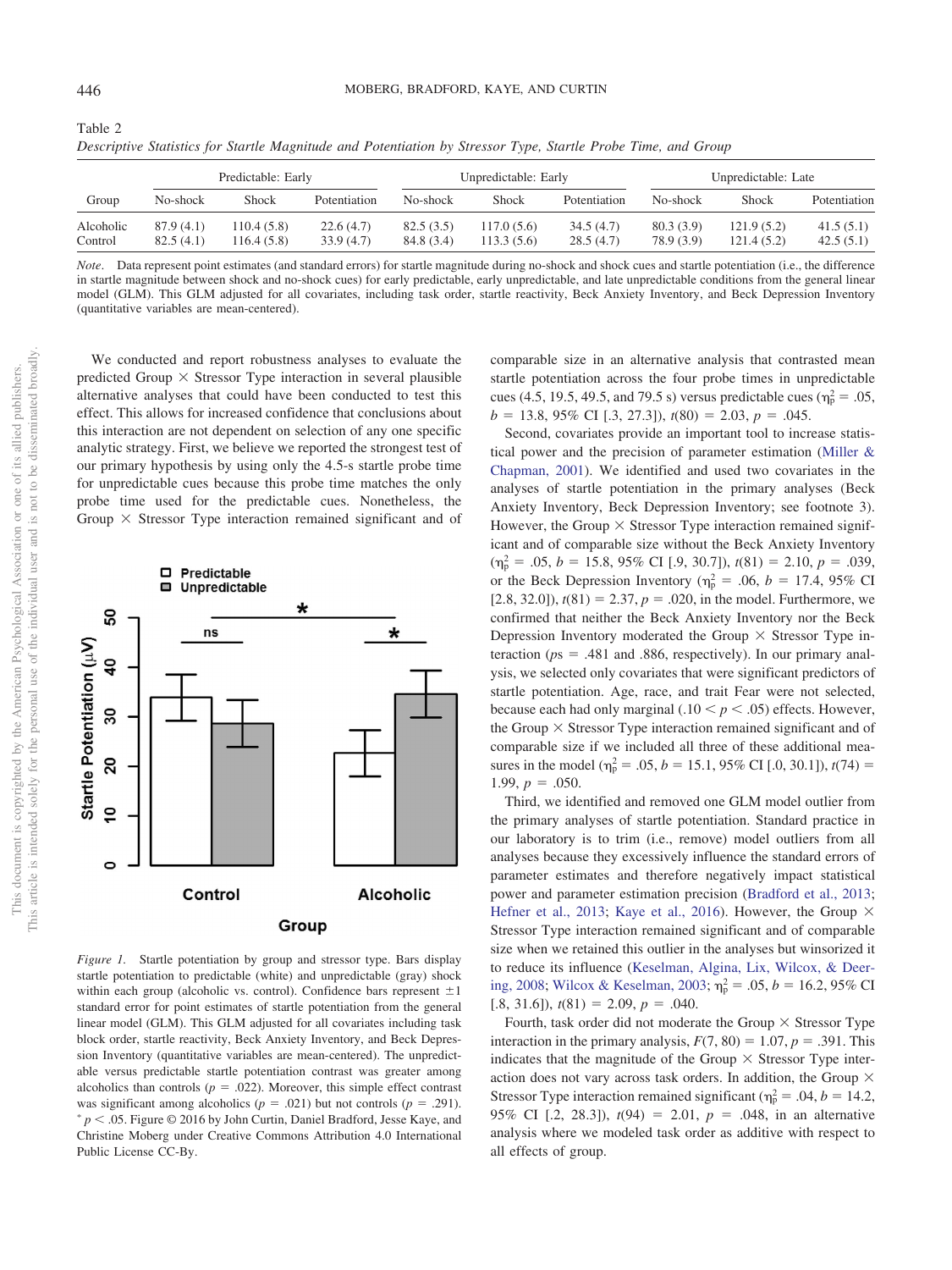Finally, although not technically a robustness analysis, separate analyses of startle magnitude during the no-shock cues were also conducted to confirm that the Group  $\times$  Stressor Type interaction for startle potentiation did not result from group differences during the no-shock cues. There were no main effects of group on startle magnitude during no-shock cues overall ( $\eta_p^2 < .01$ ,  $b = 3.6, 95\%$ CI  $[-19.1, 26.2]$ ,  $t(80) = .31$ ,  $p = .756$ , or separately during unpredictable no-shock cues ( $\eta_p^2 < .01$ ,  $b = -2.2$ , 95% CI  $[-12.3,7.8]$ ,  $t(80) = .44$ ,  $p = .658$ , or predictable no-shock cues  $(\eta_{\text{p}}^2 < .01, b = 5.3, 95\% \text{ CI} [-6.6, 17.3]), t(80) = .89, p = .378.$ Equally important, the Group  $\times$  Stressor Type interaction was not significant for startle magnitude during the no-shock cues ( $\eta_{\rm p}^2$  < .01,  $b = -3.7,95\%$  CI [-12.3, 5.0]),  $t(80) = .85, p = .400$ .

## **Startle Potentiation Across Time During Unpredictable Stressors**

We expected that the group effect for startle potentiation at 4.5 s during the unpredictable stressors would remain stable at later time points probed within the unpredictable stressors. To test this, we analyzed startle potentiation during unpredictable stressors in a GLM with a between-subjects regressor for group (alcoholic vs. control) and repeated measures for time (4.5 s vs. mean of 19.5, 49.5, 79.5 s). All covariates were included as described earlier. Startle potentiation during unpredictable stressors was significant at the later probe times ( $\eta_p^2 = .64$ ,  $b = 42.0, 95\%$  CI [35.0, 48.9]),  $t(80) = 12.01, p < .001$ , and significantly greater at the later probe times than at 4.5 s ( $\eta_p^2 = .11$ ,  $b = 10.4$ , 95% CI [3.9, 17.0]),  $t(80) = 3.17$ ,  $p = .002$ . However, the Group  $\times$  Time interaction was not significant ( $\eta_p^2 = .01$ ,  $b = -6.9$ , 95% CI [-21.1, 7.2]),  $t(80) = .98$ ,  $p = .332$ , suggesting that group effects for unpredictable stressors were comparable across the early versus later probe times.

## **Potential Causes, Correlates, and Consequences of Increased Unpredictable Startle Potentiation**

In separate GLMs using only alcoholics, we analyzed startle potentiation with between-subjects regressors for each target individual difference variable and repeated measures for stressor type (unpredictable vs. predictable). These models included all covariates as described earlier. We focused on Individual Difference Stressor Type interactions because they indicated that the size of the selective increase in startle potentiation during unpredictable (vs. predictable) stressors varied significantly by that individual difference.

We observed a significant effect for alcohol-related problems such that the unpredictable (vs. predictable) startle potentiation contrast was greater among alcoholics who reported more alcoholrelated problems ( $\eta_p^2 = .10$ ,  $b = .6$ , 95% CI [.0, 1.2]),  $t(39) = 2.11$ ,  $p = .041$  (see [Figure 2,](#page-7-0) Panel A). We also observed a significant linear effect for the withdrawal syndrome such that the selective increase in startle potentiation during unpredictable (vs. predictable) stressors increased as alcoholics reported a more substantial withdrawal syndrome (i.e., present  $>$  subthreshold  $>$  absent;  $\eta_p^2$  = .13,  $b = 33.2, 95\%$  CI [4.6, 61.8]),  $t(38) = 2.35, p = .024$  (see [Figure 2,](#page-7-0) Panel B). No significant interactions were observed for duration of abstinence or quantity of alcohol use  $(ps = .587$  and .208, respectively; see [Figure 2,](#page-7-0) Panels C and D).6

## **Discussion**

In this study, we observed the predicted sensitized response to unpredictable stressors in human abstinent alcoholics, which manifested as selectively elevated startle potentiation to unpredictable (vs. predictable) stressors. Equally important, the contrast between unpredictable and predictable stressor startle potentiation used here implicates a stress neuroadaptation in the same CRF and NE mechanisms in the extended amygdala proposed by rodent behavioral neuroscience research. Future research in humans can strengthen this latter claim about mechanism by direct pharmacologic manipulation of these neurotransmitter systems while measuring unpredictable stressor startle potentiation in AODdependent users. However, research using such pharmacological manipulations must also address inherent limitations associated with systemic drug administration in humans (e.g., dose selection, blood– brain barrier penetration).

Research that pharmacologically manipulates relevant neurotransmitter systems in humans can also simultaneously document the treatment efficacy for these pharmacotherapies to ameliorate stress-induced relapse regardless of its etiologic origin. In fact, NE alpha1 antagonists and novel CRF antagonists have all generated substantial interest recently for their treatment potential [\(Koob & Zorrilla, 2012;](#page-11-20) [Simpson et al., 2015;](#page-11-23) but see [Kaye et al.,](#page-10-0) [in press,](#page-10-0) for a recent review). Of course, more precise targeting of sources and coping strategies for unpredictable stressors may one day increase the efficacy of psychological interventions as well.

## **Potential Mechanisms of Stress Neuroadaptation**

Koob and others have proposed that a sensitized stress response results, in part, from a between-systems stress neuroadaptation where CNS stress system circuits are repeatedly recruited and strengthened to offset drug effects within the reward system following opponent-process principles [\(Koob & Le Moal, 2008b;](#page-10-21) [Solomon & Corbit, 1973\)](#page-11-24). In rodents, this mechanism is proposed to operate broadly for many addictive drugs beyond alcohol. We have now observed, consistent with the cross-drug thesis from rodent models, preliminary evidence for a sensitized response to unpredictable stressors among abstinent alcoholics (in the current study), 24-hr nicotine-deprived smokers [\(Hogle et al., 2010\)](#page-10-10), and heavy daily marijuana users [\(Hefner, Starr, & Curtin, 2016\)](#page-10-22).

Between-systems neuroadaptations provide one set of etiologic mechanisms for sensitized response to unpredictable stressors in addiction. Within-system neuroadaptations, where the primary cellular response within a specific system adapts to neutralize the drug's effects [\(Koob & Le Moal, 2008b\)](#page-10-21) within that same system, may also contribute to a sensitized response to unpredictable

<sup>6</sup> We focused our analyses of individual difference moderators on four specific individual differences that were relevant to the stress neuroadaptation model. Three (alcohol related problems, withdrawal, and quantity of alcohol use) of these four individual differences were expected to significantly moderate the unpredictable versus predictable startle potentiation contrast. The size of this contrast was not expected to vary by duration of abstinence. Given our focus on only a few candidate moderators, we did not correct the *p* values from these analyses for multiple comparisons. A false discovery rate correction for the three predicted significant moderators yielded *p* values of .082, .082, and .587, respectively [\(Benjamini &](#page-9-12) [Hochberg, 1995\)](#page-9-12). As such, the effects of these moderators should be interpreted cautiously pending replication in independent samples.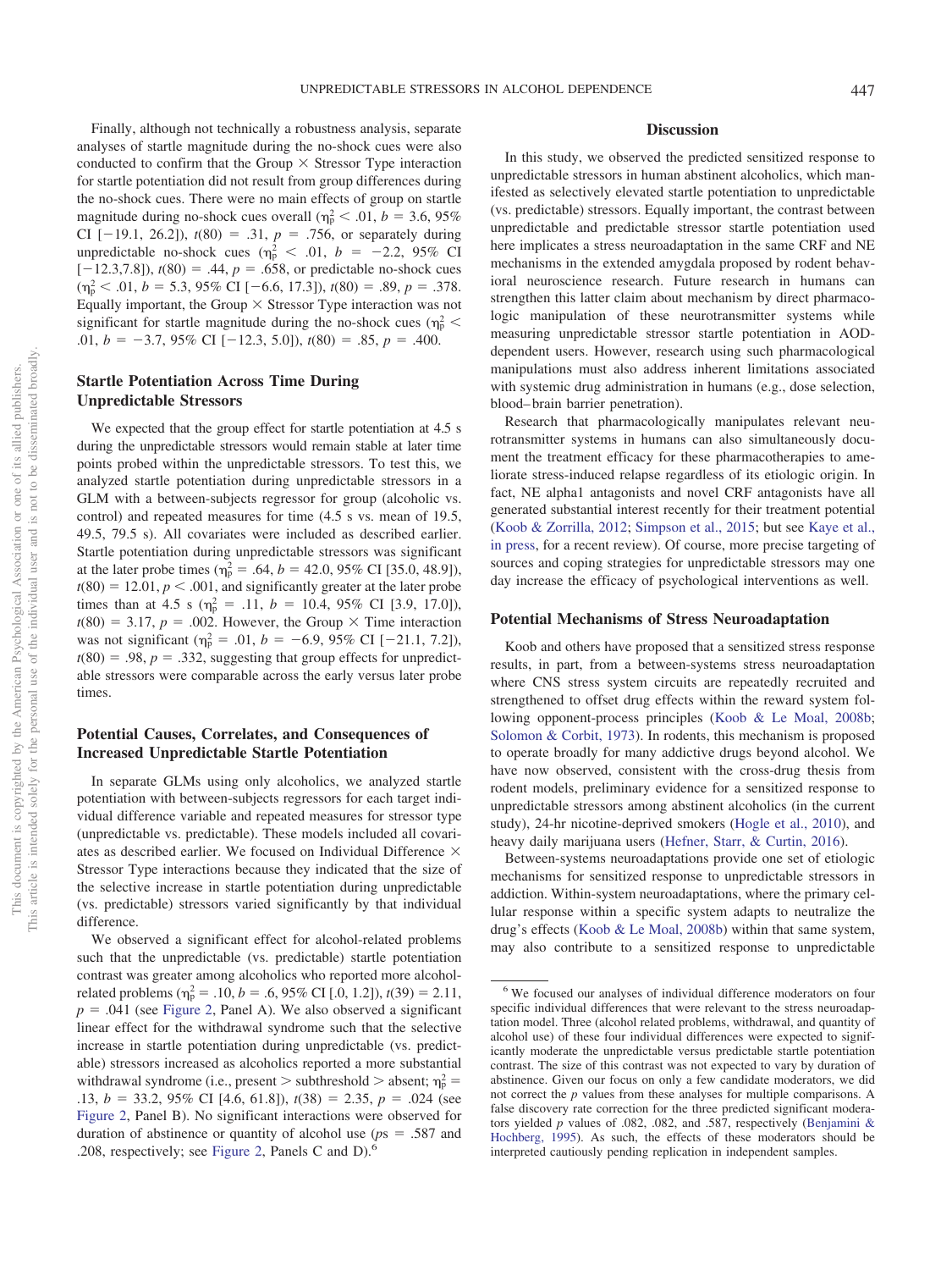

<span id="page-7-0"></span>*Figure 2.* Individual Differences for unpredictable (vs. predictable) startle potentiation among alcoholics. Black lines display the relationship between the size of the unpredictable minus predictable startle potentiation difference score and each individual difference variable within the alcoholic group. Gray confidence bands (in Panels A, C, D) and black confidence bars (in Panel B) represent  $\pm 1$  standard error for point estimates of startle potentiation from the general linear model (GLM). This GLM adjusted for all covariates including task block order, startle reactivity, Beck Anxiety Inventory, and Beck Depression Inventory (quantitative variables are mean-centered). <sup>\*</sup>  $p < .05$ . Figure © 2016 John Curtin, Daniel Bradford, Jesse Kaye, and Christine Moberg under Creative Commons Attribution 4.0 International Public License CC-By.

stressors. Whereas Koob et al. have discussed neuroadaptations within the reward system in depth (e.g., [Koob & Le Moal, 2008b\)](#page-10-21), the current study combines with other data from our laboratory to implicate a possible within-system adaptation in the stress system to repeated alcohol exposure [\(Kaye et al., in press\)](#page-10-0). Specifically, across a programmatic series of experiments [\(Bradford et al.,](#page-9-3) [2013;](#page-9-3) [Hefner & Curtin, 2012;](#page-10-8) [Hefner et al., 2013;](#page-10-9) [Moberg &](#page-11-5) [Curtin, 2009\)](#page-11-5), we have demonstrated that acute administration of alcohol selectively reduces startle potentiation to unpredictable (vs. predictable) stressors in humans (see [Bradford et al., 2013,](#page-9-3) for a discussion of implications for stress response– dampening theory). Thus, allostatic neuroadaptations to repeated alcohol stress response dampening may also contribute to the compensatory sensitized response to unpredictable stressors observed in abstinent alcoholics in this study. We hope these preliminary observations encourage reverse translational studies to search for the neural mechanisms of this potential within-stress system adaption in rodent models [\(Koob, Lloyd, & Mason, 2009;](#page-11-25) [Sinha, Shaham, &](#page-11-26) [Heilig, 2011\)](#page-11-26). Cross-sectional and longitudinal studies with rodents may measure startle potentiation after both acute and chronic alcohol administration to probe these opposing compensatory effects on stress response dampening and sensitization, respectively.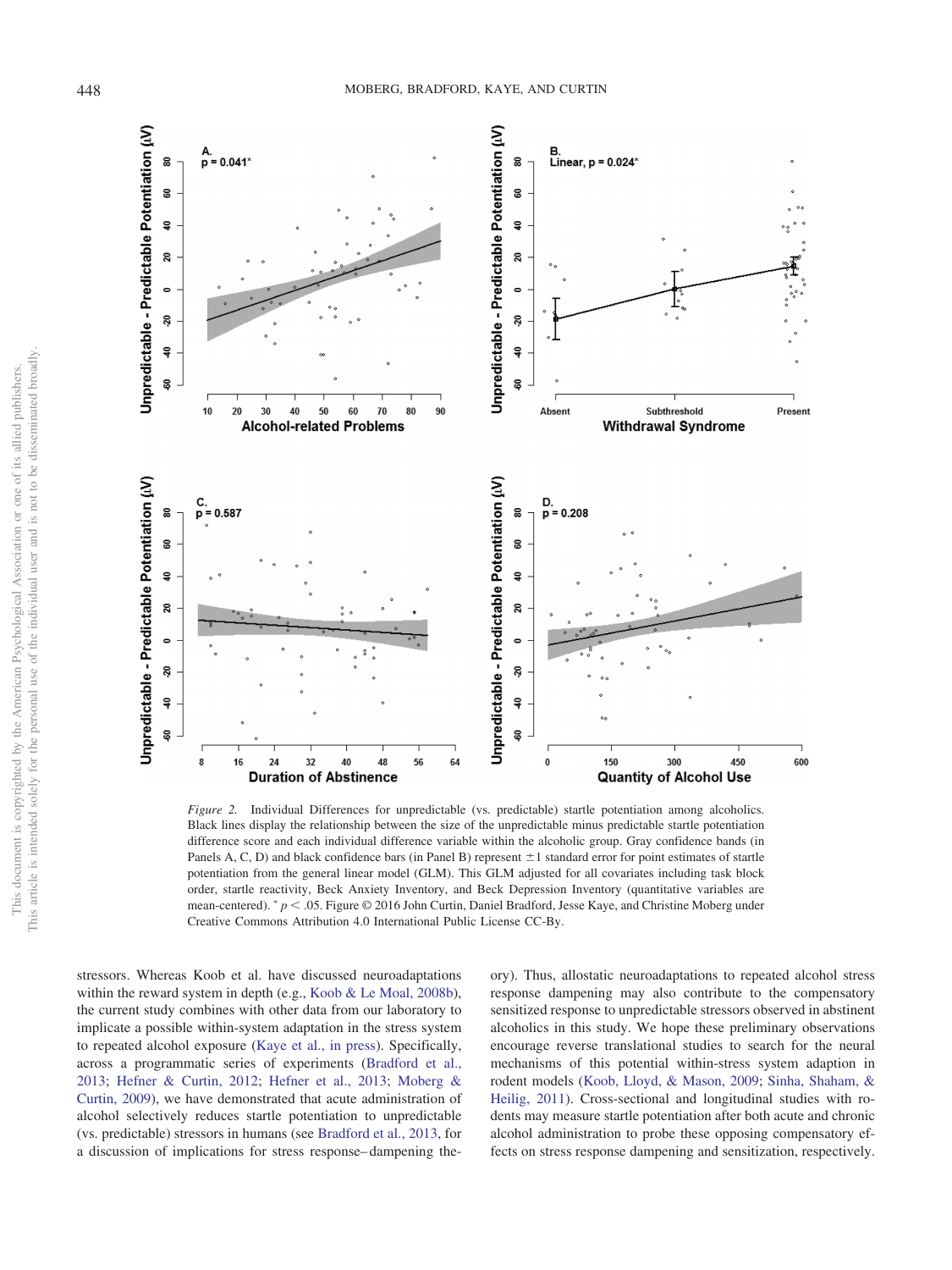This behavioral neuroscience research may be most sensitive to detect stress neuroadaptations by focusing on the distinction between predictable versus unpredictable stressors. We and others have recently made calls for an increased focus on this critical feature of stressor predictability in refining rodent models of stress neuroadaptation and stress-induced reinstatement [\(Kaye et al., in](#page-10-0) [press;](#page-10-0) [Mantsch et al., 2016\)](#page-11-1).

This study was initiated to test the rodent model thesis that chronic alcohol use would cause sensitized response to unpredictable stressors via stress neuroadaptation in human alcoholics. Our results are consistent with this thesis. However, the cross-sectional measurement of startle potentiation in preexisting groups of alcoholics and healthy controls allows for other plausible interpretations. For example, increased startle potentiation to unpredictable stressors may represent a premorbid risk factor for AOD use disorders rather than a consequence of chronic AOD use [\(Gorka,](#page-10-23) [Lieberman, Phan, & Shankman, 2016;](#page-10-23) [Rasmussen & Kincaid,](#page-11-27) [2015\)](#page-11-27). In other research, [Gorka, Nelson, and Shankman \(2013\)](#page-10-24) observed that participants with comorbid panic and alcohol use disorders displayed increased startle potentiation to unpredictable stressors relative to both participants with only panic disorder and healthy controls. They suggested that elevated startle potentiation in panic disorder may motivate heavy alcohol use that contributes to development of comorbid alcohol use disorder. Indeed, some participants in the current study had comorbid mental health disorders (e.g., depression, anxiety disorders), which increases the generalizability of our findings, but our study was not designed to examine comorbidity specifically. Clearly additional research including longitudinal designs is required to adjudicate between these and other competing interpretations.

We focused on the unpredictable versus predictable startle potentiation contrast to explicitly test for group differences selectively during unpredictable stressors over and above any possible differences in generic threat responding. However, the observed pattern of group means may represent independent contributions from both this selective increase in response to unpredictable (vs. predictable) stressors in alcoholics and other premorbid differences or neuroadaptations associated with reduced responding to predictable stressors. Whereas responses to unpredictable stressors are mediated by NE- and CRF-sensitive pathways through the lateral divisions of the central amygdala and BNST, responses to predictable stressors are mediated by an overlapping but separate pathway through the medial division of the central amygdala (mCeA). Of note, the BNST has inhibitory effects on the mCeA [\(Campeau et al., 1997;](#page-9-13) [Grillon et al., 2015;](#page-10-25) [Haufler, Nagy, & Pare,](#page-10-26) [2013\)](#page-10-26), which can manifest as attenuated startle potentiation or other fear expression to predictable stressors [\(Grillon et al., 2015;](#page-10-25) [Kim et al., 2013;](#page-10-27) [Meloni, Jackson, Gerety, Cohen, & Carlezon,](#page-11-28) [2006;](#page-11-28) [Walker, Miles, & Davis, 2009\)](#page-12-4). If stress neuroadaptations lead to generally increased BNST activity in alcoholics, these individuals could display a somewhat attenuated response to predictable stressors due to increased inhibitory effects of the BNST on the mCeA. [Grillon et al. \(2015\)](#page-10-25) recently demonstrated that, consistent with this possibility, administration of a CRF antagonist to healthy participants increased their startle potentiation to predictable stressors, presumably through decreased activation of the CRF-sensitive BNST.

## **Individual Differences in Possible Stress Neuroadaptation**

Our secondary analyses of alcoholics' individual differences clarify the nature of this increased response to unpredictable stressors and highlights important next steps. To start, alcoholics who displayed greater unpredictable (vs. predictable) startle potentiation also reported more alcohol-related problems. Taken at face value, this relationship establishes unpredictable startle potentiation as clinically relevant. As such, it may serve as a marker of one dimension of addiction severity [\(Gorka et al.,](#page-10-23) [2016\)](#page-10-23). Furthermore, it may be that individuals who experience greater unpredictable startle potentiation may struggle more with stronger urges and difficulty controlling their use in key situations when problems begin to emerge. Future research should clarify the causal relationship between unpredictable startle potentiation and alcohol-related problems and measure possible mediators such as drinking urge.

Unpredictable (vs. predictable) startle potentiation was greater among alcoholics who reported a clinically significant withdrawal syndrome. This connects this effect with a cardinal diagnostic criterion for AOD use disorders [\(Baker et al., 2004;](#page-9-0) [Heilig, Egli, Crabbe, & Becker, 2010\)](#page-10-28), the withdrawal syndrome. Given that negative affect is the motivational core of the withdrawal syndrome [\(Baker et al., 2004\)](#page-9-0), it may be that a stress neuroadaptation contributes to both sensitized response to unpredictable stressors and withdrawal-related negative affect. In our study, we found no evidence that the relative increase in unpredictable (vs. predictable) startle potentiation varied as a function of duration of abstinence among alcoholics who had abstained from between 1 week and 2 months. This is consistent with other research that has suggested that stressors continue to instigate AOD relapse well into protracted abstinence in humans [\(Brown et al., 1990;](#page-9-14) [McKay, 1999\)](#page-11-29) and rodents [\(Mantsch](#page-11-1) [et al., 2016\)](#page-11-1). In contrast to the more transient physical symptoms of withdrawal, withdrawal-related negative affect may also be long-lasting and contribute to later relapse among some AOD users [\(Baker et al., 2004\)](#page-9-0). Our study's cross-sectional design did not allow us to examine the temporal ordering of the increased unpredictable (vs. predictable) startle potentiation, alcohol use patterns, alcohol-related problems, and the emergence of the withdrawal syndrome. Future longitudinal research in humans can clarify issues related to the relative onset, developmental course, and persistence of these key features of AOD use disorders. In particular, we believe that questions about whether an activated withdrawal syndrome from acute deprivation is sufficient or even necessary to observe increased reactivity to unpredictable stressors are important to consider immediately (for detailed review of these issues see [Kaye et al.,](#page-10-0) [in press\)](#page-10-0).

Quantity of alcohol use in the 28 days prior to cessation did not predict the size of unpredictable (vs. predictable) startle potentiation in this study. If this sensitized stress response results from chronic alcohol use, it may be that a more comprehensive assessment aggregated over a longer time span is necessary to detect the impact of drinking quantity. Alternatively, use characteristics other than quantity may be more critical to its development. For example, rodent models have suggested that particular patterns of episodic drinking (e.g.,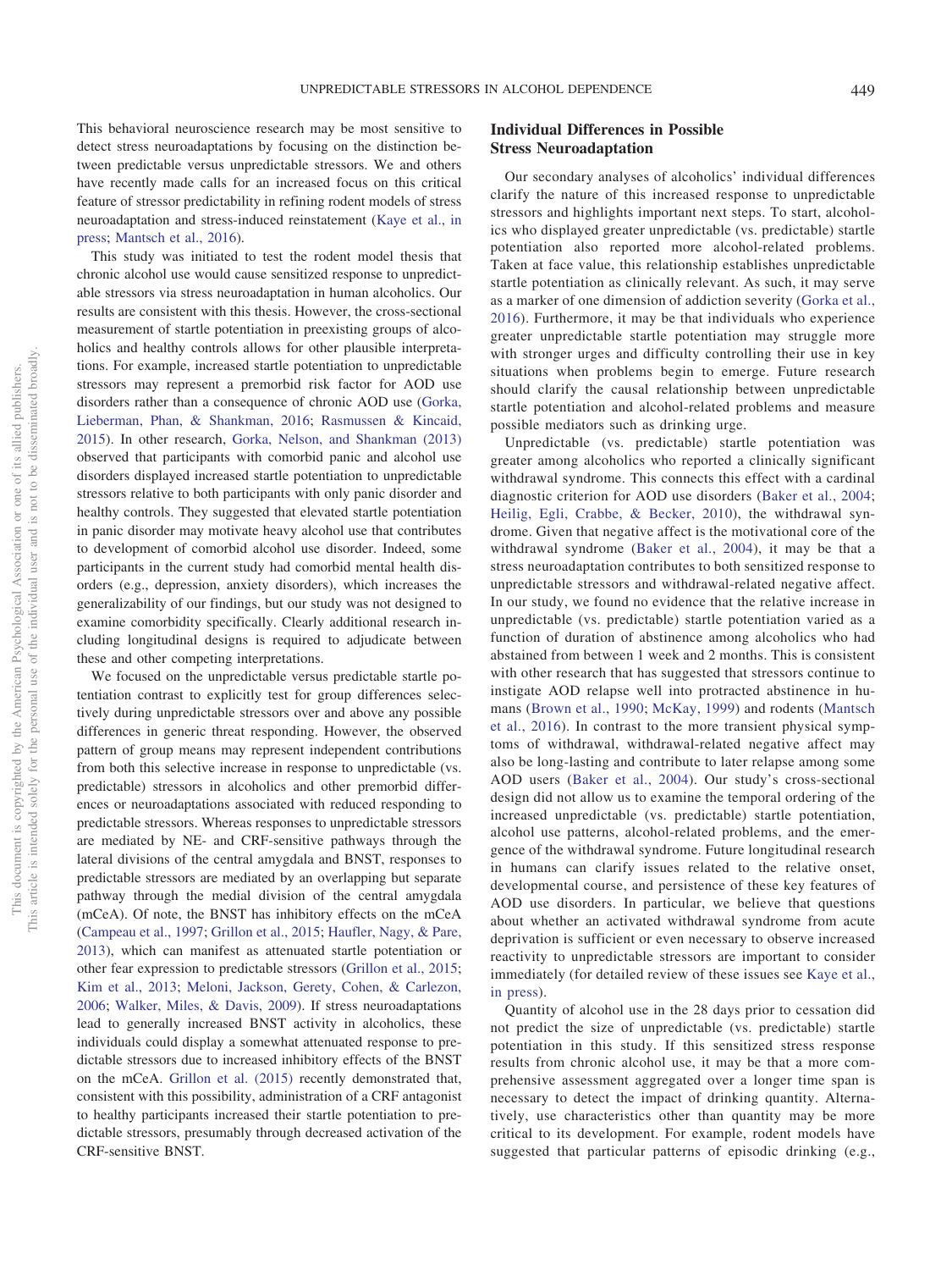repeated binging and withdrawal) rather than overall quantity may be necessary to promote allostatic changes in stress-related neurocircuitry [\(Griffin, Lopez, & Becker, 2009;](#page-10-29) [O'Dell, Rob](#page-11-30)[erts, Smith, & Koob, 2004\)](#page-11-30).

Of course, increased confidence in these individual differences as well as the mechanism(s) that account for increased unpredictable (vs. predictable) startle potentiation overall in abstinent alcoholics requires replication with varied research designs. We hope that such research proceeds in parallel with both humans and animal models as facilitated by the use of startle potentiation in cross-species translational research. Such a program of research holds high promise for rapid bidirectional translation between basic research on mechanism and applications in the pharmacologic and psychosocial treatment of AOD use disorders [\(Kaye et al., in press\)](#page-10-0).

Bidirectional translation can also occur between laboratory and more naturalistic research on stressors in the "real world," with a different set of opportunities and challenges. For example, the stressors in the current task were temporally unpredictable, but real-world stressors may incorporate unpredictability in alternative, often complex ways. For this reason, we have developed alternative laboratory tasks that manipulate how predictable the stressor may be with respect to probability [\(Hefner & Curtin, 2012\)](#page-10-8), intensity [\(Bradford et al., 2013\)](#page-9-3), or location [\(Bradford, Motschman, Starr, & Curtin, 2017\)](#page-9-15). These features (e.g., probabilistic and temporal uncertainty) can be combined to increase stressor unpredictability [\(Moberg & Cur](#page-11-5)[tin, 2009\)](#page-11-5). This previous research has suggested that acute alcohol administration selectively reduces response when these stressors are unpredictable, regardless of its source, but the impact of chronic AOD use in these tasks has yet to be considered in a clinical sample. Other researchers have recently noted that the effects of alcohol on response to unpredictable stressors in social drinkers also appear to extend beyond manipulations of electric shock to more real-world situations that include inherent unpredictability, such as in most social interactions (e.g., [Sayette, 2017;](#page-11-31) see [Fairbairn & Sayette, 2014,](#page-10-30) for a review).

Other important characteristics of real-world stressors besides predictability can also be manipulated in the laboratory. For example, stressor intensity [\(Bradford et al., 2013;](#page-9-3) [Moberg,](#page-11-32) [Weber, & Curtin, 2011\)](#page-11-32) or controllability [\(Bradford, Shireman,](#page-9-16) [Schneck, & Curtin, n.d.;](#page-9-16) [Maier, 2015\)](#page-11-33) may have influences on AOD-related behavior. Stressors may become less predictable if appraisal processes are degraded by distractors, and this too can be modeled in the laboratory (e.g., [Curtin, Patrick, Lang, Ca](#page-10-31)[cioppo, & Birbaumer, 2001\)](#page-10-31). Finally, naturalistic research can complement these laboratory approaches by taking advantage of rapidly developing mobile technologies that allow for realtime measurement of subjective emotional response, behavior, and physiology combined with important contextual information provided by GPS location services and indices of peer-topeer interactions in the real world [\(Curtin, Zhu, Gustafson, &](#page-10-32) [Alagoz, 2015;](#page-10-32) [Harari et al., 2016\)](#page-10-33). All of these approaches can and should be marshaled to better understand and treat the contributions of unpredictable stressors to the etiology and maintenance of AOD use disorders.

## **References**

- <span id="page-9-2"></span>al'Absi, M. (2006). Hypothalamic-pituitary-adrenocortical responses to psychological stress and risk for smoking relapse. *International Journal of Psychophysiology, 59,* 218 –227. [http://dx.doi.org/10.1016/j.ijpsycho](http://dx.doi.org/10.1016/j.ijpsycho.2005.10.010) [.2005.10.010](http://dx.doi.org/10.1016/j.ijpsycho.2005.10.010)
- <span id="page-9-4"></span>American Psychiatric Association. (2000). *Diagnostic and statistical manual of mental disorders* (4th ed., text rev.). Washington, DC: Author.
- <span id="page-9-0"></span>Baker, T. B., Piper, M. E., McCarthy, D. E., Majeskie, M. R., & Fiore, M. C. (2004). Addiction motivation reformulated: An affective processing model of negative reinforcement. *Psychological Review, 111,* 33–51. <http://dx.doi.org/10.1037/0033-295X.111.1.33>
- <span id="page-9-10"></span>Beck, A. T., & Steer, R. A. (1987). *Beck Depression Inventory: Manual*. San Antonio, TX: Psychiatric Corporation.
- <span id="page-9-9"></span>Beck, A. T., & Steer, R. A. (1990). *Beck Anxiety Inventory: Manual*. San Antonio, TX: Psychological Corporation.
- <span id="page-9-12"></span>Benjamini, Y., & Hochberg, Y. (1995). Controlling the false discovery rate: A practical and powerful approach to multiple testing. *Journal of the Royal Statistical Society, Series B: Methodological, 57,* 289 –300.
- <span id="page-9-1"></span>Berkman, E. T., Dickenson, J., Falk, E. B., & Lieberman, M. D. (2011). Using SMS text messaging to assess moderators of smoking reduction: Validating a new tool for ecological measurement of health behaviors. *Health Psychology, 30,* 186 –194. <http://dx.doi.org/10.1037/a0022201>
- <span id="page-9-11"></span>Bernstein, D. P., Stein, J. A., Newcomb, M. D., Walker, E., Pogge, D., Ahluvalia, T.,... Zule, W. (2003). Development and validation of a brief screening version of the Childhood Trauma Questionnaire. *Child Abuse & Neglect, 27,* 169 –190. [http://dx.doi.org/10.1016/S0145-](http://dx.doi.org/10.1016/S0145-2134%2802%2900541-0) [2134\(02\)00541-0](http://dx.doi.org/10.1016/S0145-2134%2802%2900541-0)
- <span id="page-9-8"></span>Blumenthal, T. D., Cuthbert, B. N., Filion, D. L., Hackley, S., Lipp, O. V., & van Boxtel, A. (2005). Committee report: Guidelines for human startle eyeblink electromyographic studies. *Psychophysiology, 42,* 1–15. [http://](http://dx.doi.org/10.1111/j.1469-8986.2005.00271.x) [dx.doi.org/10.1111/j.1469-8986.2005.00271.x](http://dx.doi.org/10.1111/j.1469-8986.2005.00271.x)
- <span id="page-9-6"></span>Bradford, D. E., Kaye, J. T., & Curtin, J. J. (2014). Not just noise: Individual differences in general startle reactivity predict startle response to uncertain and certain threat. *Psychophysiology*, 51, 407-411. [http://](http://dx.doi.org/10.1111/psyp.12193) [dx.doi.org/10.1111/psyp.12193](http://dx.doi.org/10.1111/psyp.12193)
- <span id="page-9-3"></span>Bradford, D. E., Shapiro, B. L., & Curtin, J. J. (2013). How bad could it be? Alcohol dampens stress responses to threat of uncertain intensity. *Psychological Science, 24,* 2541–2549. [http://dx.doi.org/10.1177/](http://dx.doi.org/10.1177/0956797613499923) [0956797613499923](http://dx.doi.org/10.1177/0956797613499923)
- <span id="page-9-16"></span>Bradford, D. E., Shireman, J., Schneck, S. E., & Curtin, J. J. (n.d.). *Preregistration: Alcohol, uncontrollability and unpredictability*. Retrieved December 21, 2016, from [https://osf.io/q8d96/register/](https://osf.io/q8d96/register/565fb3678c5e4a66b5582f67) [565fb3678c5e4a66b5582f67](https://osf.io/q8d96/register/565fb3678c5e4a66b5582f67)
- <span id="page-9-15"></span>Bradford, D. E., Motschman, C. A., Starr, M. J., & Curtin, J. J. (2017). *Alcohol's effects on emotionally motivated attention, defensive reactivity, and subjective anxiety during uncertain threat*. Manuscript in preparation.
- <span id="page-9-7"></span>Bradford, D. E., Starr, M. J., Shackman, A. J., & Curtin, J. J. (2015). Empirically based comparisons of the reliability and validity of common quantification approaches for eyeblink startle potentiation in humans. *Psychophysiology, 52,* 1669 –1681. [http://dx.doi.org/10.1111/psyp](http://dx.doi.org/10.1111/psyp.12545) [.12545](http://dx.doi.org/10.1111/psyp.12545)
- <span id="page-9-14"></span>Brown, S. A., Vik, P. W., McQuaid, J. R., Patterson, T. L., Irwin, M. R., & Grant, I. (1990). Severity of psychosocial stress and outcome of alcoholism treatment. *Journal of Abnormal Psychology, 99,* 344 –348. <http://dx.doi.org/10.1037/0021-843X.99.4.344>
- <span id="page-9-13"></span>Campeau, S., Falls, W. A., Cullinan, W. E., Helmreich, D. L., Davis, M., & Watson, S. J. (1997). Elicitation and reduction of fear: Behavioural and neuroendocrine indices and brain induction of the immediate-early gene c-fos. *Neuroscience, 78,* 1087–1104. [http://dx.doi.org/10.1016/](http://dx.doi.org/10.1016/S0306-4522%2896%2900632-X) [S0306-4522\(96\)00632-X](http://dx.doi.org/10.1016/S0306-4522%2896%2900632-X)
- <span id="page-9-5"></span>Cohen, J. (1992). A power primer. *Psychological Bulletin, 112,* 155–159. <http://dx.doi.org/10.1037/0033-2909.112.1.155>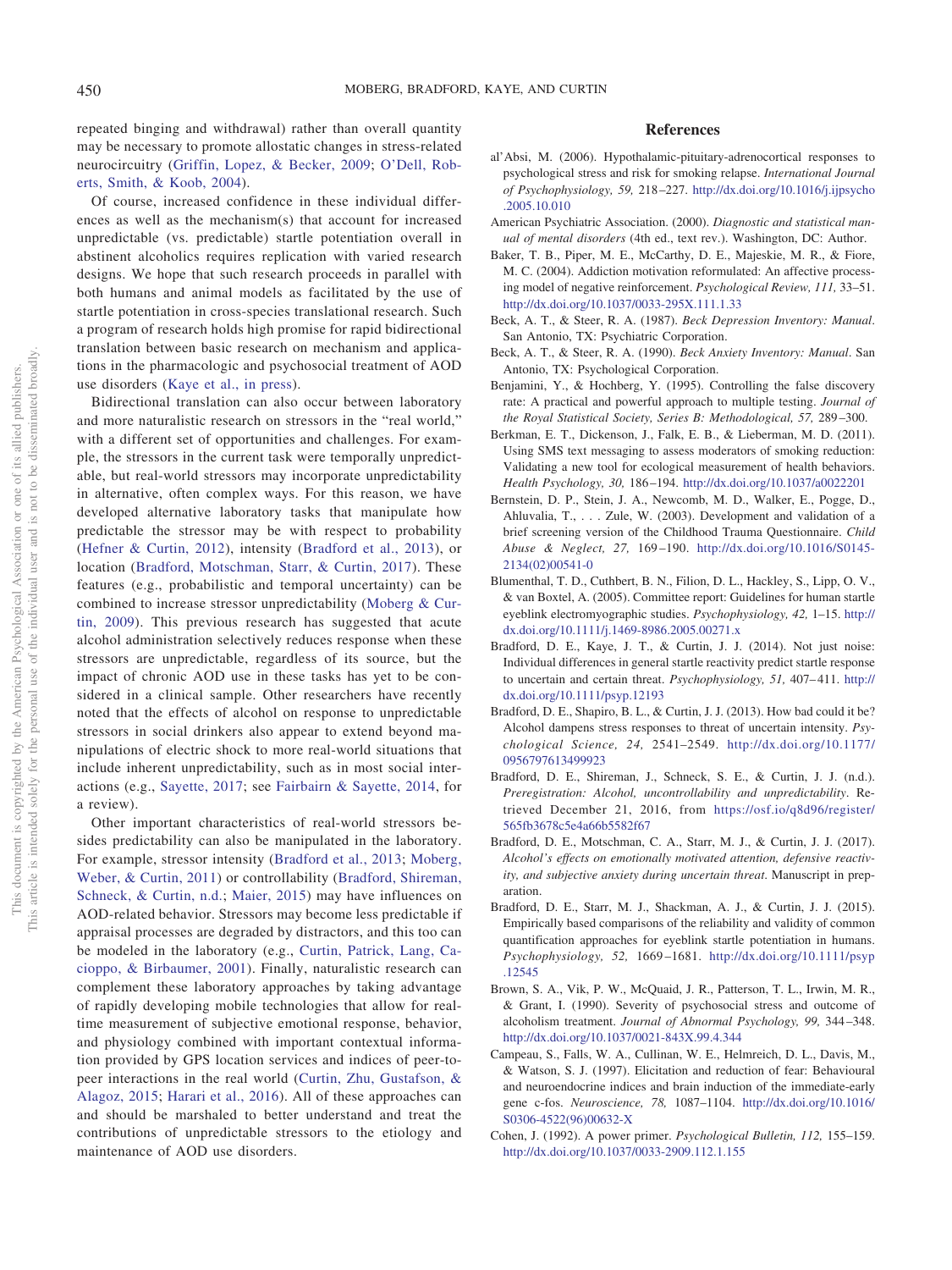- <span id="page-10-15"></span>Curtin, J. J. (2011). *PhysBox: The Psychophysiology Toolbox*. Retrieved from <http://dionysus.psych.wisc.edu/PhysBox.htm>
- <span id="page-10-16"></span>Curtin, J. J. (2015). *lmSupport: Support for linear models* (Version 2.9.2). Retrieved from [https://cran.r-project.org/web/packages/lmSupport/](https://cran.r-project.org/web/packages/lmSupport/index.html) [index.html](https://cran.r-project.org/web/packages/lmSupport/index.html)
- <span id="page-10-31"></span>Curtin, J. J., Patrick, C. J., Lang, A. R., Cacioppo, J. T., & Birbaumer, N. (2001). Alcohol affects emotion through cognition. *Psychological Science, 12,* 527–531. <http://dx.doi.org/10.1111/1467-9280.00397>
- <span id="page-10-32"></span>Curtin, J. J., Zhu, X., Gustafson, D., & Alagoz, O. (2015). *NIAAA R01: Dynamic, real-time prediction of alcohol use lapse using mHealth technologies*. Retrieved January 5, 2017, from <https://osf.io/szjue/>
- <span id="page-10-6"></span>Davis, M., Walker, D. L., Miles, L., & Grillon, C. (2010). Phasic vs sustained fear in rats and humans: Role of the extended amygdala in fear vs anxiety. *Neuropsychopharmacology Reviews, 35,* 105–135. [http://dx](http://dx.doi.org/10.1037/npp.2009) [.doi.org/10.1037/npp.2009](http://dx.doi.org/10.1037/npp.2009)
- <span id="page-10-14"></span>Delorme, A., & Makeig, S. (2004). EEGLAB: An open source toolbox for analysis of single-trial EEG dynamics including independent component analysis. *Journal of Neuroscience Methods, 134,* 9 –21. [http://dx.doi.org/](http://dx.doi.org/10.1016/j.jneumeth.2003.10.009) [10.1016/j.jneumeth.2003.10.009](http://dx.doi.org/10.1016/j.jneumeth.2003.10.009)
- <span id="page-10-30"></span>Fairbairn, C. E., & Sayette, M. A. (2014). A social-attributional analysis of alcohol response. *Psychological Bulletin, 140,* 1361–1382. [http://dx.doi](http://dx.doi.org/10.1037/a0037563) [.org/10.1037/a0037563](http://dx.doi.org/10.1037/a0037563)
- <span id="page-10-12"></span>First, M. B., Spitzer, R. L., Gibbon, M., & Williams, J. B. W. (2002). *Structured Clinical Interview for DSM–IV–TR Axis I Disorders, Research Version, Patient Edition (SCID-I/P)*. New York, NY: Biometrics Research, New York State Psychiatric Institute.
- <span id="page-10-3"></span>Fox, H. C., Bergquist, K. L., Hong, K. I., & Sinha, R. (2007). Stressinduced and alcohol cue-induced craving in recently abstinent alcoholdependent individuals. *Alcoholism: Clinical and Experimental Research, 31,* 395– 403. [http://dx.doi.org/10.1111/j.1530-0277.2006](http://dx.doi.org/10.1111/j.1530-0277.2006.00320.x) [.00320.x](http://dx.doi.org/10.1111/j.1530-0277.2006.00320.x)
- <span id="page-10-19"></span>Fox, J. (1991). *Regression diagnostics* (Sage University Paper Series on Quantitative Application of the Social Sciences, Series No. 07–079). Newbury Park, CA: Sage.
- <span id="page-10-2"></span>George, O., Ghozland, S., Azar, M. R., Cottone, P., Zorrilla, E. P., Parsons, L. H., . . . Koob, G. F. (2007). CRF-CRF1 system activation mediates withdrawal-induced increases in nicotine self-administration in nicotinedependent rats. *Proceedings of the National Academy of Sciences of the United States of America, 104,* 17198 –17203. [http://dx.doi.org/10.1073/](http://dx.doi.org/10.1073/pnas.0707585104) [pnas.0707585104](http://dx.doi.org/10.1073/pnas.0707585104)
- <span id="page-10-23"></span>Gorka, S. M., Lieberman, L., Phan, K. L., & Shankman, S. A. (2016). Association between problematic alcohol use and reactivity to uncertain threat in two independent samples. *Drug and Alcohol Dependence, 164,* 89 –96. <http://dx.doi.org/10.1016/j.drugalcdep.2016.04.034>
- <span id="page-10-24"></span>Gorka, S. M., Nelson, B. D., & Shankman, S. A. (2013). Startle response to unpredictable threat in comorbid panic disorder and alcohol dependence. *Drug and Alcohol Dependence, 132,* 216 –222. [http://dx.doi.org/](http://dx.doi.org/10.1016/j.drugalcdep.2013.02.003) [10.1016/j.drugalcdep.2013.02.003](http://dx.doi.org/10.1016/j.drugalcdep.2013.02.003)
- <span id="page-10-29"></span>Griffin, W. C., III, Lopez, M. F., & Becker, H. C. (2009). Intensity and duration of chronic ethanol exposure is critical for subsequent escalation of voluntary ethanol drinking in mice. *Alcoholism: Clinical and Experimental Research, 33,* 1893–1900. [http://dx.doi.org/10.1111/j.1530-](http://dx.doi.org/10.1111/j.1530-0277.2009.01027.x) [0277.2009.01027.x](http://dx.doi.org/10.1111/j.1530-0277.2009.01027.x)
- <span id="page-10-7"></span>Grillon, C., & Baas, J. (2003). A review of the modulation of the startle reflex by affective states and its application in psychiatry. *Clinical Neurophysiology, 114,* 1557–1579. [http://dx.doi.org/10.1016/S1388-](http://dx.doi.org/10.1016/S1388-2457%2803%2900202-5) [2457\(03\)00202-5](http://dx.doi.org/10.1016/S1388-2457%2803%2900202-5)
- <span id="page-10-25"></span>Grillon, C., Hale, E., Lieberman, L., Davis, A., Pine, D. S., & Ernst, M. (2015). The CRH1 antagonist GSK561679 increases human fear but not anxiety as assessed by startle. *Neuropsychopharmacology, 40,* 1064 – 1071. <http://dx.doi.org/10.1038/npp.2014.316>
- <span id="page-10-33"></span>Harari, G. M., Lane, N. D., Wang, R., Crosier, B. S., Campbell, A. T., & Gosling, S. D. (2016). Using smartphones to collect behavioral data in psychological science: Opportunities, practical considerations, and chal-

lenges. *Perspectives on Psychological Science, 11,* 838 – 854. [http://dx](http://dx.doi.org/10.1177/1745691616650285) [.doi.org/10.1177/1745691616650285](http://dx.doi.org/10.1177/1745691616650285)

- <span id="page-10-26"></span>Haufler, D., Nagy, F. Z., & Pare, D. (2013). Neuronal correlates of fear conditioning in the bed nucleus of the stria terminalis. *Learning & Memory, 20*. <http://dx.doi.org/10.1101/lm.031799.113>
- <span id="page-10-17"></span>Heatherton, T. F., Kozlowski, L. T., Frecker, R. C., & Fagerström, K. O. (1991). The Fagerström Test for Nicotine Dependence: A revision of the Fagerström Tolerance Questionnaire. *British Journal of Addiction, 86,* 1119 –1127. <http://dx.doi.org/10.1111/j.1360-0443.1991.tb01879.x>
- <span id="page-10-8"></span>Hefner, K. R., & Curtin, J. J. (2012). Alcohol stress response dampening: Selective reduction of anxiety in the face of uncertain threat. *Journal of Psychopharmacology, 26,* 232–244. [http://dx.doi.org/10.1177/](http://dx.doi.org/10.1177/0269881111416691) [0269881111416691](http://dx.doi.org/10.1177/0269881111416691)
- <span id="page-10-9"></span>Hefner, K. R., Moberg, C. A., Hachiya, L. Y., & Curtin, J. J. (2013). Alcohol stress response dampening during imminent versus distal, uncertain threat. *Journal of Abnormal Psychology, 122,* 756 –769. [http://](http://dx.doi.org/10.1037/a0033407) [dx.doi.org/10.1037/a0033407](http://dx.doi.org/10.1037/a0033407)
- <span id="page-10-22"></span>Hefner, K. R., Starr, M. J., & Curtin, J. J. (2016). *Increased stress response to threat among heavy marijuana users*. Manuscript in preparation.
- <span id="page-10-28"></span>Heilig, M., Egli, M., Crabbe, J. C., & Becker, H. C. (2010). Acute withdrawal, protracted abstinence and negative affect in alcoholism: Are they linked? *Addiction Biology, 15,* 169 –184. [http://dx.doi.org/10.1111/](http://dx.doi.org/10.1111/j.1369-1600.2009.00194.x) [j.1369-1600.2009.00194.x](http://dx.doi.org/10.1111/j.1369-1600.2009.00194.x)
- <span id="page-10-18"></span>Heilig, M., Goldman, D., Berrettini, W., & O'Brien, C. P. (2011). Pharmacogenetic approaches to the treatment of alcohol addiction. *Nature Reviews Neuroscience, 12,* 670 – 684. <http://dx.doi.org/10.1038/nrn3110>
- <span id="page-10-5"></span>Higley, A. E., Crane, N. A., Spadoni, A. D., Quello, S. B., Goodell, V., & Mason, B. J. (2011). Craving in response to stress induction in a human laboratory paradigm predicts treatment outcome in alcohol-dependent individuals. *Psychopharmacology, 218,* 121–129. [http://dx.doi.org/10](http://dx.doi.org/10.1007/s00213-011-2355-8) [.1007/s00213-011-2355-8](http://dx.doi.org/10.1007/s00213-011-2355-8)
- <span id="page-10-10"></span>Hogle, J. M., Kaye, J. T., & Curtin, J. J. (2010). Nicotine withdrawal increases threat-induced anxiety but not fear: Neuroadaptation in human addiction. *Biological Psychiatry, 68,* 719 –725. [http://dx.doi.org/10](http://dx.doi.org/10.1016/j.biopsych.2010.06.003) [.1016/j.biopsych.2010.06.003](http://dx.doi.org/10.1016/j.biopsych.2010.06.003)
- <span id="page-10-11"></span>Ioannidis, J. P. A. (2005). Why most published research findings are false. *PLoS Medicine, 2*(8), e124. [http://dx.doi.org/10.1371/journal.pmed](http://dx.doi.org/10.1371/journal.pmed.0020124) [.0020124](http://dx.doi.org/10.1371/journal.pmed.0020124)
- <span id="page-10-13"></span>Kaye, J. T., Bradford, D. E., & Curtin, J. J. (2016). Psychometric properties of startle and corrugator response in NPU, affective picture viewing, and resting state tasks. *Psychophysiology, 53,* 1241–1255. [http://dx.doi.org/](http://dx.doi.org/10.1111/psyp.12663) [10.1111/psyp.12663](http://dx.doi.org/10.1111/psyp.12663)
- <span id="page-10-0"></span>Kaye, J. T., Bradford, D. E., Magruder, K. P., & Curtin, J. J. (in press). Probing for neuroadaptations to unpredictable stressors in addiction: Translational methods and emerging evidence. *Journal of Studies on Alcohol and Drugs*.
- <span id="page-10-4"></span>Kenford, S. L., Smith, S. S., Wetter, D. W., Jorenby, D. E., Fiore, M. C., & Baker, T. B. (2002). Predicting relapse back to smoking: Contrasting affective and physical models of dependence. *Journal of Consulting and Clinical Psychology, 70,* 216 –227. [http://dx.doi.org/10.1037/0022-006X](http://dx.doi.org/10.1037/0022-006X.70.1.216) [.70.1.216](http://dx.doi.org/10.1037/0022-006X.70.1.216)
- <span id="page-10-20"></span>Keselman, H. J., Algina, J., Lix, L. M., Wilcox, R. R., & Deering, K. N. (2008). A generally robust approach for testing hypotheses and setting confidence intervals for effect sizes. *Psychological Methods, 13,* 110 – 129. <http://dx.doi.org/10.1037/1082-989X.13.2.110>
- <span id="page-10-27"></span>Kim, S.-Y., Adhikari, A., Lee, S. Y., Marshel, J. H., Kim, C. K., Mallory, C. S., . . . Deisseroth, K. (2013, April 11). Diverging neural pathways assemble a behavioural state from separable features in anxiety. *Nature, 496,* 219 –223. <http://dx.doi.org/10.1038/nature12018>
- <span id="page-10-1"></span>Koob, G. F., & Le Moal, M. (2008a). Addiction and the brain antireward system. *Annual Review of Psychology, 59,* 29 –53. [http://dx.doi.org/10](http://dx.doi.org/10.1146/annurev.psych.59.103006.093548) [.1146/annurev.psych.59.103006.093548](http://dx.doi.org/10.1146/annurev.psych.59.103006.093548)
- <span id="page-10-21"></span>Koob, G. F., & Le Moal, M. (2008b). Neurobiological mechanisms for opponent motivational processes in addiction. *Philosophical Transac-*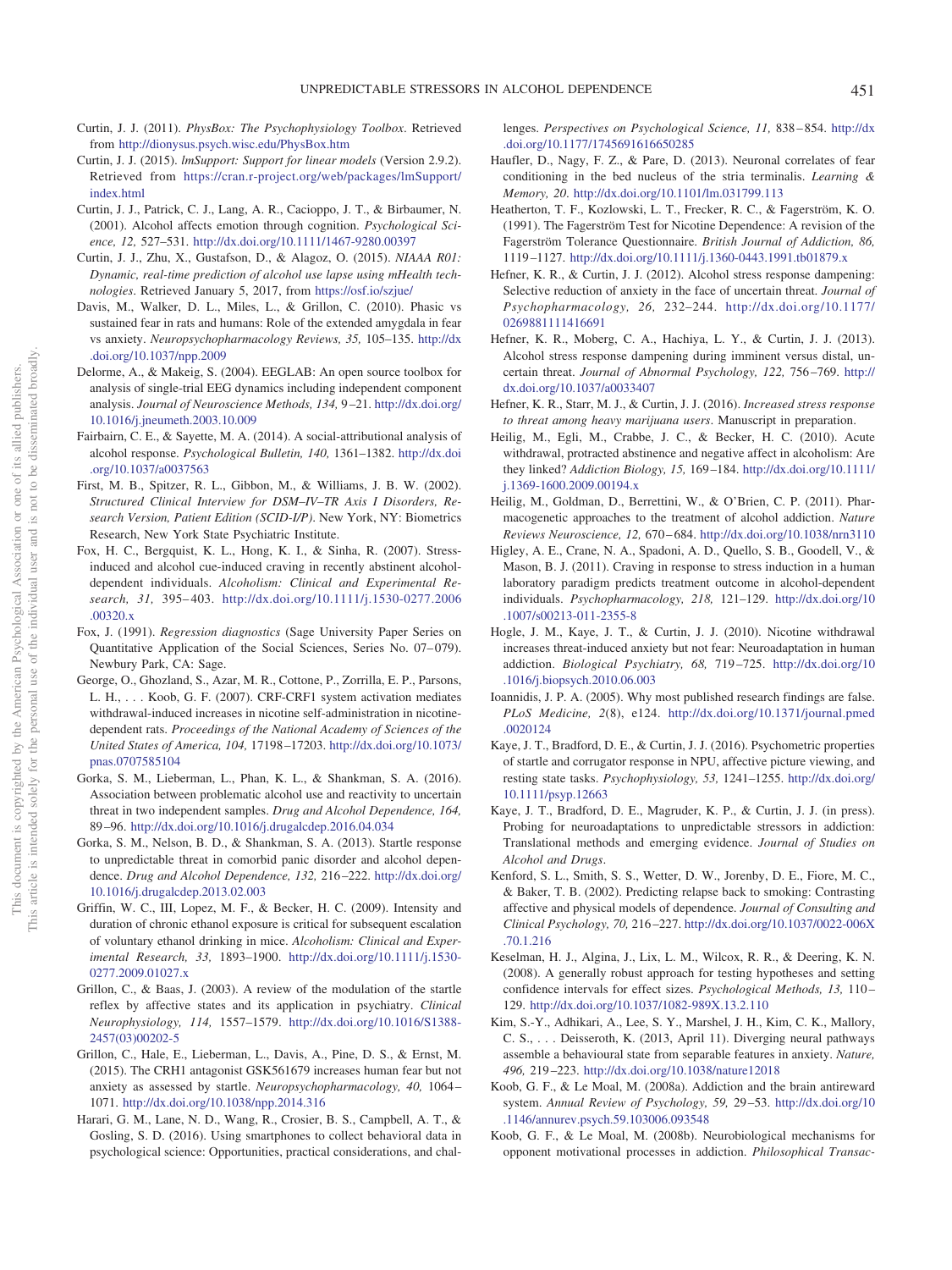*tions of the Royal Society B: Biological Sciences, 363,* 3113–3123. <http://dx.doi.org/10.1098/rstb.2008.0094>

- <span id="page-11-25"></span>Koob, G. F., Lloyd, G. K., & Mason, B. J. (2009). Development of pharmacotherapies for drug addiction: A Rosetta stone approach. *Nature Reviews Drug Discovery, 8,* 500 –515. [http://dx.doi.org/10.1038/](http://dx.doi.org/10.1038/nrd2828) [nrd2828](http://dx.doi.org/10.1038/nrd2828)
- <span id="page-11-20"></span>Koob, G. F., & Zorrilla, E. P. (2012). Update on corticotropin-releasing factor pharmacotherapy for psychiatric disorders: A revisionist view. *Neuropsychopharmacology, 37,* 308 –309. [http://dx.doi.org/10.1038/npp](http://dx.doi.org/10.1038/npp.2011.213) [.2011.213](http://dx.doi.org/10.1038/npp.2011.213)
- <span id="page-11-11"></span>Love, A., James, D., & Willner, P. (1998). A comparison of two alcohol craving questionnaires. *Addiction, 93,* 1091–1102. [http://dx.doi.org/10](http://dx.doi.org/10.1046/j.1360-0443.1998.937109113.x) [.1046/j.1360-0443.1998.937109113.x](http://dx.doi.org/10.1046/j.1360-0443.1998.937109113.x)
- <span id="page-11-19"></span>Mackinnon, A., Jorm, A. F., Christensen, H., Korten, A. E., Jacomb, P. A., & Rodgers, B. (1999). A short form of the Positive and Negative Affect Schedule: Evaluation of factorial validity and invariance across demographic variables in a community sample. *Personality and Individual Differences, 27,* 405– 416. [http://dx.doi.org/10.1016/S0191-8869](http://dx.doi.org/10.1016/S0191-8869%2898%2900251-7) [\(98\)00251-7](http://dx.doi.org/10.1016/S0191-8869%2898%2900251-7)
- <span id="page-11-33"></span>Maier, S. F. (2015). Behavioral control blunts reactions to contemporaneous and future adverse events: Medial prefrontal cortex plasticity and a corticostriatal network. *Neurobiology of Stress, 1,* 12–22. [http://dx.doi](http://dx.doi.org/10.1016/j.ynstr.2014.09.003) [.org/10.1016/j.ynstr.2014.09.003](http://dx.doi.org/10.1016/j.ynstr.2014.09.003)
- <span id="page-11-1"></span>Mantsch, J. R., Baker, D. A., Funk, D., Lê, A. D., & Shaham, Y. (2016). Stress-induced reinstatement of drug seeking: 20 years of progress. *Neuropsychopharmacology, 41,* 335–356. [http://dx.doi.org/10.1038/npp](http://dx.doi.org/10.1038/npp.2015.142) [.2015.142](http://dx.doi.org/10.1038/npp.2015.142)
- <span id="page-11-29"></span>McKay, J. R. (1999). Studies of factors in relapse to alcohol, drug and nicotine use: A critical review of methodologies and findings. *Journal of Studies on Alcohol, 60,* 566 –576. [http://dx.doi.org/10.15288/jsa.1999.60](http://dx.doi.org/10.15288/jsa.1999.60.566) [.566](http://dx.doi.org/10.15288/jsa.1999.60.566)
- <span id="page-11-2"></span>McKee, S. A., Sinha, R., Weinberger, A. H., Sofuoglu, M., Harrison, E. L., Lavery, M., & Wanzer, J. (2011). Stress decreases the ability to resist smoking and potentiates smoking intensity and reward. *Journal of Psychopharmacology, 25,* 490 –502. [http://dx.doi.org/10.1177/0269](http://dx.doi.org/10.1177/0269881110376694) [881110376694](http://dx.doi.org/10.1177/0269881110376694)
- <span id="page-11-28"></span>Meloni, E. G., Jackson, A., Gerety, L. P., Cohen, B. M., & Carlezon, W. A., Jr. (2006). Role of the bed nucleus of the stria terminalis (BST) in the expression of conditioned fear. *Annals of the New York Academy of Sciences, 1071,* 538 –541. <http://dx.doi.org/10.1196/annals.1364.059>
- <span id="page-11-21"></span>Miller, G. A., & Chapman, J. P. (2001). Misunderstanding analysis of covariance. Journal of Abnormal Psychology, 110, 40-48. [http://dx.doi](http://dx.doi.org/10.1037/0021-843X.110.1.40) [.org/10.1037/0021-843X.110.1.40](http://dx.doi.org/10.1037/0021-843X.110.1.40)
- <span id="page-11-5"></span>Moberg, C. A., & Curtin, J. J. (2009). Alcohol selectively reduces anxiety but not fear: Startle response during unpredictable versus predictable threat. *Journal of Abnormal Psychology, 118,* 335–347. [http://dx.doi](http://dx.doi.org/10.1037/a0015636) [.org/10.1037/a0015636](http://dx.doi.org/10.1037/a0015636)
- <span id="page-11-32"></span>Moberg, C. A., Weber, S. M., & Curtin, J. J. (2011). Alcohol dose effects on stress response to cued threat vary by threat intensity. *Psychopharmacology, 218,* 217–227. <http://dx.doi.org/10.1007/s00213-011-2304-6>
- <span id="page-11-30"></span>O'Dell, L. E., Roberts, A. J., Smith, R. T., & Koob, G. F. (2004). Enhanced alcohol self-administration after intermittent versus continuous alcohol vapor exposure. *Alcoholism: Clinical and Experimental Research, 28,* 1676 –1682. <http://dx.doi.org/10.1097/01.ALC.0000145781.11923.4E>
- <span id="page-11-0"></span>Olive, M. F., Koenig, H. N., Nannini, M. A., & Hodge, C. W. (2002). Elevated extracellular CRF levels in the bed nucleus of the stria terminalis during ethanol withdrawal and reduction by subsequent ethanol intake. *Pharmacology, Biochemistry and Behavior, 72,* 213–220. [http://](http://dx.doi.org/10.1016/S0091-3057%2801%2900748-1) [dx.doi.org/10.1016/S0091-3057\(01\)00748-1](http://dx.doi.org/10.1016/S0091-3057%2801%2900748-1)
- <span id="page-11-8"></span>Open Science Collaboration. (2015, August 28). Estimating the reproducibility of psychological science. *Science, 349*(6251), aac4716. [http://dx](http://dx.doi.org/10.1126/science.aac4716) [.doi.org/10.1126/science.aac4716](http://dx.doi.org/10.1126/science.aac4716)
- <span id="page-11-27"></span>Rasmussen, D. D., & Kincaid, C. L. (2015). Acoustic startle in alcoholnaïve male rats predicts subsequent voluntary alcohol intake and alcohol

preference. *Alcohol and Alcoholism, 50, 56-61.* [http://dx.doi.org/10](http://dx.doi.org/10.1093/alcalc/agu065) [.1093/alcalc/agu065](http://dx.doi.org/10.1093/alcalc/agu065)

- <span id="page-11-14"></span>R Development Core Team. (2015). *R: A language and environment for statistical computing*. Retrieved from <http://www.R-project.org>
- <span id="page-11-22"></span>Rosnow, R. L., & Rosenthal, R. (1995). "Some things you learn aren't so": Cohen's paradox, Asch's paradigm, and the interpretation of interaction. *Psychological Science, 6,* 3–9. [http://dx.doi.org/10.1111/j.1467-9280](http://dx.doi.org/10.1111/j.1467-9280.1995.tb00297.x) [.1995.tb00297.x](http://dx.doi.org/10.1111/j.1467-9280.1995.tb00297.x)
- <span id="page-11-15"></span>RStudio. (2016). *Integrated development environment for R (Version 0.97.449)*. Retrieved from <http://www.rstudio.org/>
- <span id="page-11-31"></span>Sayette, M. A. (2017). The effects of alcohol on emotion in social drinkers. *Behaviour Research and Therapy, 88,* 76 – 89. [http://dx.doi.org/10.1016/](http://dx.doi.org/10.1016/j.brat.2016.06.005) [j.brat.2016.06.005](http://dx.doi.org/10.1016/j.brat.2016.06.005)
- <span id="page-11-13"></span>Scan (Version 4.3) [Computer software]. Charlotte, NC: Compumedics USA.
- <span id="page-11-7"></span>Schönbrodt, F. D., Maier, M., Heene, M., & Zehetleitner, M. (2015). *Voluntary commitment to research transparency*. Retrieved from [http://](http://www.researchtransparency.org) [www.researchtransparency.org](http://www.researchtransparency.org)
- <span id="page-11-16"></span>Selzer, M. L., Vinokur, A., & van Rooijen, L. (1975). A self-administered Short Michigan Alcoholism Screening Test (SMAST). *Journal of Studies on Alcohol, 36,* 117–126. <http://dx.doi.org/10.15288/jsa.1975.36.117>
- <span id="page-11-9"></span>Simmons, J. P., Nelson, L. D., & Simonsohn, U. (2011). False-positive psychology: Undisclosed flexibility in data collection and analysis allows presenting anything as significant. *Psychological Science, 22,* 1359 –1366. <http://dx.doi.org/10.1177/0956797611417632>
- <span id="page-11-6"></span>Simmons, J. P., Nelson, L. D., & Simonsohn, U. (2012, October 14). *A 21 word solution*. Retrieved from <http://dx.doi.org/10.2139/ssrn.2160588>
- <span id="page-11-23"></span>Simpson, T. L., Malte, C. A., Dietel, B., Tell, D., Pocock, I., Lyons, R., ... Saxon, A. J. (2015). A pilot trial of prazosin, an alpha-1 adrenergic antagonist, for comorbid alcohol dependence and posttraumatic stress disorder. *Alcoholism: Clinical and Experimental Research, 39,* 808 – 817. <http://dx.doi.org/10.1111/acer.12703>
- <span id="page-11-4"></span>Sinha, R. (2008). Chronic stress, drug use, and vulnerability to addiction. *Annals of the New York Academy of Sciences, 1141,* 105–130. [http://dx](http://dx.doi.org/10.1196/annals.1441.030) [.doi.org/10.1196/annals.1441.030](http://dx.doi.org/10.1196/annals.1441.030)
- <span id="page-11-3"></span>Sinha, R., Garcia, M., Paliwal, P., Kreek, M. J., & Rounsaville, B. J. (2006). Stress-induced cocaine craving and hypothalamic-pituitaryadrenal responses are predictive of cocaine relapse outcomes. *Archives of General Psychiatry, 63,* 324 –331. [http://dx.doi.org/10.1001/archpsyc](http://dx.doi.org/10.1001/archpsyc.63.3.324) [.63.3.324](http://dx.doi.org/10.1001/archpsyc.63.3.324)
- <span id="page-11-26"></span>Sinha, R., Shaham, Y., & Heilig, M. (2011). Translational and reverse translational research on the role of stress in drug craving and relapse. *Psychopharmacology, 218,* 69 – 82. [http://dx.doi.org/10.1007/s00213-](http://dx.doi.org/10.1007/s00213-011-2263-y) [011-2263-y](http://dx.doi.org/10.1007/s00213-011-2263-y)
- <span id="page-11-17"></span>Skinner, H. A., & Horn, J. L. (1984). *Alcohol Dependence Scale (ADS) user's guide*. Toronto, Ontario, Canada: Addiction Research Foundation.
- <span id="page-11-10"></span>Sobell, L. C., & Sobell, M. B. (1992). Timeline follow-back: A technique for assessing self-reported alcohol consumption. In R. Z. Litten & J. Allen (Eds.), *Measuring alcohol consumption: Psychosocial and biological methods* (pp. 41–72). [http://dx.doi.org/10.1007/978-1-4612-](http://dx.doi.org/10.1007/978-1-4612-0357-5_3) [0357-5\\_3](http://dx.doi.org/10.1007/978-1-4612-0357-5_3)
- <span id="page-11-24"></span>Solomon, R. L., & Corbit, J. D. (1973). An opponent-process theory of motivation: II. Cigarette addiction. *Journal of Abnormal Psychology, 81,* 158 –171. <http://dx.doi.org/10.1037/h0034534>
- <span id="page-11-18"></span>Sullivan, J. T., Sykora, K., Schneiderman, J., Naranjo, C. A., & Sellers, E. M. (1989). Assessment of alcohol withdrawal: The Revised Clinical Institute Withdrawal Assessment for Alcohol Scale (CIWA-Ar). *British Journal of Addiction, 84,* 1353–1357. [http://dx.doi.org/10.1111/j.1360-](http://dx.doi.org/10.1111/j.1360-0443.1989.tb00737.x) [0443.1989.tb00737.x](http://dx.doi.org/10.1111/j.1360-0443.1989.tb00737.x)
- <span id="page-11-12"></span>van Boxtel, A., Boelhouwer, A. J. W., & Bos, A. R. (1998). Optimal EMG signal bandwidth and interelectrode distance for the recording of acoustic, electrocutaneous, and photic blink reflexes. *Psychophysiology, 35,* 690 – 697. <http://dx.doi.org/10.1111/1469-8986.3560690>